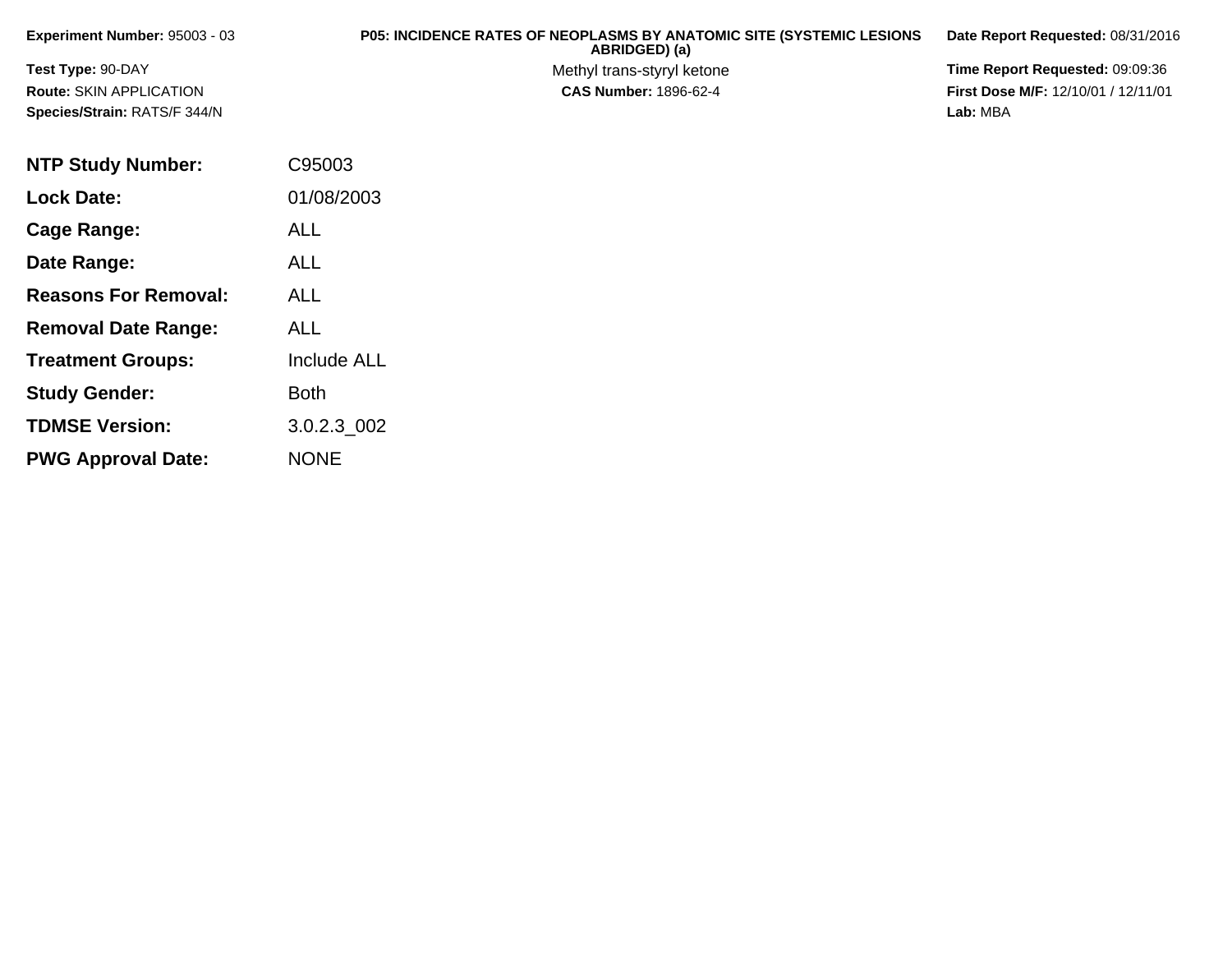| Experiment Number: 95003 - 03                                                                              | P05: INCIDENCE RATES OF NEOPLASMS BY ANATOMIC SITE (SYSTEMIC LESIONS | Date Report Requested: 08/31/2016 |                                             |            |                                     |           |  |
|------------------------------------------------------------------------------------------------------------|----------------------------------------------------------------------|-----------------------------------|---------------------------------------------|------------|-------------------------------------|-----------|--|
| Test Type: 90-DAY                                                                                          |                                                                      |                                   | ABRIDGED) (a)<br>Methyl trans-styryl ketone |            | Time Report Requested: 09:09:36     |           |  |
| Route: SKIN APPLICATION                                                                                    |                                                                      |                                   | <b>CAS Number: 1896-62-4</b>                |            | First Dose M/F: 12/10/01 / 12/11/01 |           |  |
| Species/Strain: RATS/F 344/N                                                                               |                                                                      |                                   |                                             |            | Lab: MBA                            |           |  |
| <b>FISCHER 344 RATS MALE</b>                                                                               | <b>VEHICLE CONTROL</b>                                               | <b>22.0 MG/KG</b>                 | 44.0 MG/KG                                  | 87.5 MG/KG | <b>175 MG/KG</b>                    | 350 MG/KG |  |
| <b>Disposition Summary</b>                                                                                 |                                                                      |                                   |                                             |            |                                     |           |  |
| <b>Animals Initially In Study</b><br><b>Scheduled Sacrifice</b><br><b>Early Deaths</b><br><b>Survivors</b> | 10                                                                   | 10                                | 10                                          | 10         | 10                                  | 10        |  |
| <b>Terminal Sacrifice</b>                                                                                  | 10                                                                   | 10                                | 10                                          | 10         | 10                                  | 10        |  |
| <b>Animals Examined Microscopically</b>                                                                    | 10                                                                   | 10                                | 10                                          | 10         | 10                                  | 10        |  |
| <b>ALIMENTARY SYSTEM</b>                                                                                   |                                                                      |                                   |                                             |            |                                     |           |  |
| Esophagus                                                                                                  | (10)                                                                 | (0)                               | (0)                                         | (0)        | (0)                                 | (10)      |  |
| Intestine Large, Cecum                                                                                     | (10)                                                                 | (0)                               | (0)                                         | (0)        | (0)                                 | (10)      |  |
| Intestine Large, Colon                                                                                     | (10)                                                                 | (0)                               | (0)                                         | (0)        | (0)                                 | (10)      |  |
| Intestine Large, Rectum                                                                                    | (10)                                                                 | (0)                               | (0)                                         | (0)        | (0)                                 | (10)      |  |
| Intestine Small, Duodenum                                                                                  | (10)                                                                 | (0)                               | (0)                                         | (0)        | (0)                                 | (10)      |  |
| Intestine Small, Ileum                                                                                     | (10)                                                                 | (0)                               | (0)                                         | (0)        | (0)                                 | (10)      |  |
| Intestine Small, Jejunum                                                                                   | (10)                                                                 | (0)                               | (0)                                         | (0)        | (0)                                 | (10)      |  |
| Liver                                                                                                      | (10)                                                                 | (0)                               | (1)                                         | (0)        | (0)                                 | (10)      |  |
| Pancreas                                                                                                   | (10)                                                                 | (0)                               | (0)                                         | (0)        | (0)                                 | (10)      |  |
| Salivary Glands                                                                                            | (10)                                                                 | (0)                               | (0)                                         | (0)        | (0)                                 | (10)      |  |
| Stomach, Forestomach                                                                                       | (10)                                                                 | (0)                               | (0)                                         | (0)        | (0)                                 | (10)      |  |
| Stomach, Glandular                                                                                         | (10)                                                                 | (10)                              | (10)                                        | (10)       | (10)                                | (10)      |  |
| Tongue                                                                                                     | (10)                                                                 | (0)                               | (0)                                         | (0)        | (0)                                 | (10)      |  |
| <b>CARDIOVASCULAR SYSTEM</b>                                                                               |                                                                      |                                   |                                             |            |                                     |           |  |
| <b>Blood Vessel</b>                                                                                        | (10)                                                                 |                                   | (0)                                         |            |                                     | (10)      |  |
| Heart                                                                                                      | (10)                                                                 | (0)<br>(0)                        | (0)                                         | (0)<br>(0) | (0)<br>(0)                          | (10)      |  |
| <b>ENDOCRINE SYSTEM</b>                                                                                    |                                                                      |                                   |                                             |            |                                     |           |  |
| <b>Adrenal Cortex</b>                                                                                      | (10)                                                                 | (0)                               | (0)                                         | (0)        | (0)                                 | (10)      |  |
| Adrenal Medulla                                                                                            | (10)                                                                 | (0)                               | (0)                                         | (0)        | (0)                                 | (10)      |  |
| Islets, Pancreatic                                                                                         | (10)                                                                 | (0)                               | (0)                                         | (0)        | (0)                                 | (10)      |  |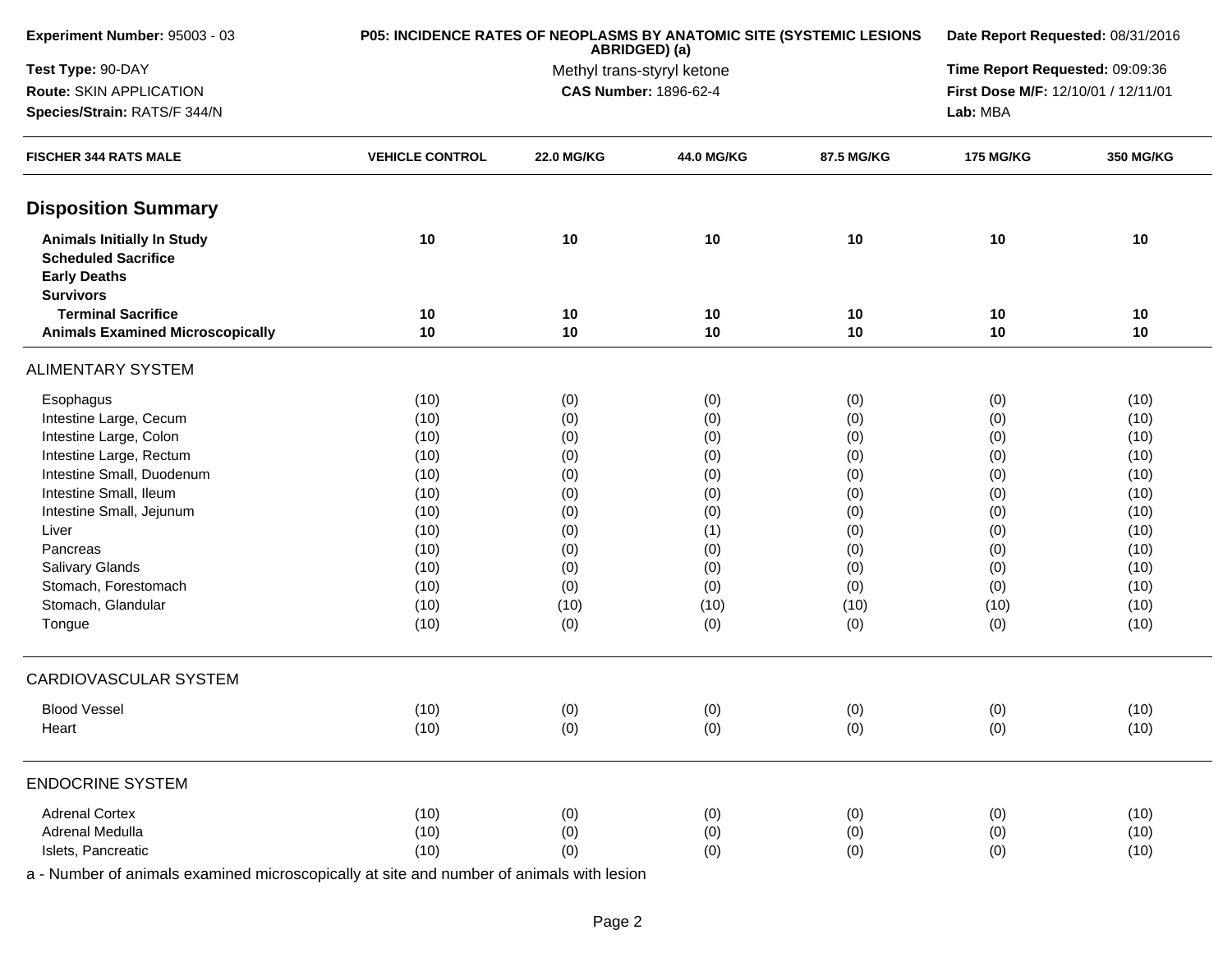| Experiment Number: 95003 - 03                                                        | P05: INCIDENCE RATES OF NEOPLASMS BY ANATOMIC SITE (SYSTEMIC LESIONS | Date Report Requested: 08/31/2016                                                  |                                 |                                 |                                 |                                      |
|--------------------------------------------------------------------------------------|----------------------------------------------------------------------|------------------------------------------------------------------------------------|---------------------------------|---------------------------------|---------------------------------|--------------------------------------|
| Test Type: 90-DAY<br>Route: SKIN APPLICATION<br>Species/Strain: RATS/F 344/N         |                                                                      | Time Report Requested: 09:09:36<br>First Dose M/F: 12/10/01 / 12/11/01<br>Lab: MBA |                                 |                                 |                                 |                                      |
| <b>FISCHER 344 RATS MALE</b>                                                         | <b>VEHICLE CONTROL</b>                                               | <b>22.0 MG/KG</b>                                                                  | 44.0 MG/KG                      | 87.5 MG/KG                      | <b>175 MG/KG</b>                | 350 MG/KG                            |
| Parathyroid Gland<br><b>Pituitary Gland</b><br><b>Thyroid Gland</b>                  | (4)<br>(9)<br>(10)                                                   | (0)<br>(0)<br>(0)                                                                  | (0)<br>(0)<br>(0)               | (0)<br>(0)<br>(0)               | (0)<br>(0)<br>(0)               | (9)<br>(9)<br>(10)                   |
| <b>GENERAL BODY SYSTEM</b>                                                           |                                                                      |                                                                                    |                                 |                                 |                                 |                                      |
| None                                                                                 |                                                                      |                                                                                    |                                 |                                 |                                 |                                      |
| <b>GENITAL SYSTEM</b>                                                                |                                                                      |                                                                                    |                                 |                                 |                                 |                                      |
| Epididymis<br><b>Preputial Gland</b><br>Prostate<br>Seminal Vesicle<br><b>Testes</b> | (10)<br>(10)<br>(10)<br>(10)<br>(10)                                 | (0)<br>(0)<br>(0)<br>(0)<br>(0)                                                    | (0)<br>(0)<br>(0)<br>(0)<br>(0) | (0)<br>(0)<br>(0)<br>(0)<br>(0) | (0)<br>(0)<br>(0)<br>(0)<br>(0) | (10)<br>(10)<br>(10)<br>(10)<br>(10) |
| <b>HEMATOPOIETIC SYSTEM</b>                                                          |                                                                      |                                                                                    |                                 |                                 |                                 |                                      |
| <b>Bone Marrow</b><br>Lymph Node<br>Lymph Node, Mesenteric<br>Spleen<br>Thymus       | (10)<br>(1)<br>(10)<br>(10)<br>(10)                                  | (0)<br>(0)<br>(0)<br>(0)<br>(0)                                                    | (0)<br>(0)<br>(0)<br>(0)<br>(0) | (0)<br>(0)<br>(0)<br>(0)<br>(0) | (0)<br>(0)<br>(0)<br>(0)<br>(0) | (10)<br>(0)<br>(10)<br>(10)<br>(10)  |
| <b>INTEGUMENTARY SYSTEM</b>                                                          |                                                                      |                                                                                    |                                 |                                 |                                 |                                      |
| Skin                                                                                 | (10)                                                                 | (10)                                                                               | (9)                             | (10)                            | (10)                            | (10)                                 |
| MUSCULOSKELETAL SYSTEM                                                               |                                                                      |                                                                                    |                                 |                                 |                                 |                                      |
| Bone                                                                                 | (10)                                                                 | (0)                                                                                | (0)                             | (0)                             | (0)                             | (10)                                 |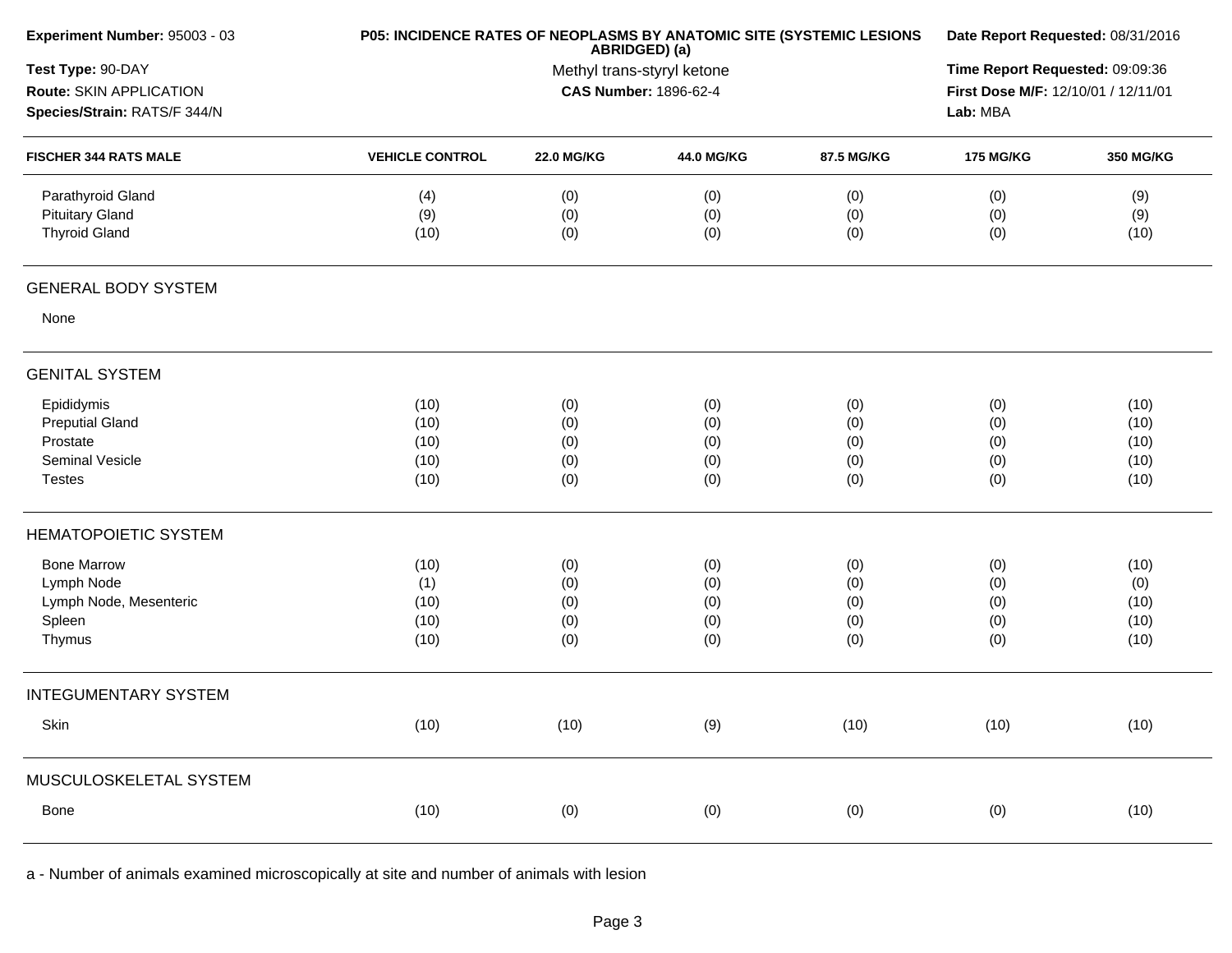| Experiment Number: 95003 - 03                                                |                        | P05: INCIDENCE RATES OF NEOPLASMS BY ANATOMIC SITE (SYSTEMIC LESIONS<br>ABRIDGED) (a)<br>Methyl trans-styryl ketone<br><b>CAS Number: 1896-62-4</b> |                   |            |                  |                  |  |
|------------------------------------------------------------------------------|------------------------|-----------------------------------------------------------------------------------------------------------------------------------------------------|-------------------|------------|------------------|------------------|--|
| Test Type: 90-DAY<br>Route: SKIN APPLICATION<br>Species/Strain: RATS/F 344/N |                        |                                                                                                                                                     |                   |            |                  |                  |  |
| <b>FISCHER 344 RATS MALE</b>                                                 | <b>VEHICLE CONTROL</b> | <b>22.0 MG/KG</b>                                                                                                                                   | <b>44.0 MG/KG</b> | 87.5 MG/KG | <b>175 MG/KG</b> | <b>350 MG/KG</b> |  |
| NERVOUS SYSTEM                                                               |                        |                                                                                                                                                     |                   |            |                  |                  |  |
| <b>Brain</b>                                                                 | (10)                   | (0)                                                                                                                                                 | (0)               | (0)        | (0)              | (10)             |  |
| <b>RESPIRATORY SYSTEM</b>                                                    |                        |                                                                                                                                                     |                   |            |                  |                  |  |
| Lung                                                                         | (10)                   | (0)                                                                                                                                                 | (0)               | (0)        | (0)              | (10)             |  |
| Nose                                                                         | (10)                   | (10)                                                                                                                                                | (10)              | (10)       | (10)             | (10)             |  |
| Trachea                                                                      | (10)                   | (0)                                                                                                                                                 | (0)               | (0)        | (0)              | (10)             |  |
| SPECIAL SENSES SYSTEM                                                        |                        |                                                                                                                                                     |                   |            |                  |                  |  |
| Eye                                                                          | (10)                   | (0)                                                                                                                                                 | (0)               | (0)        | (0)              | (10)             |  |
| <b>Harderian Gland</b>                                                       | (10)                   | (0)                                                                                                                                                 | (0)               | (0)        | (0)              | (10)             |  |
| <b>URINARY SYSTEM</b>                                                        |                        |                                                                                                                                                     |                   |            |                  |                  |  |
| Kidney                                                                       | (10)                   | (10)                                                                                                                                                | (10)              | (10)       | (10)             | (10)             |  |
| <b>Urinary Bladder</b>                                                       | (10)                   | (0)                                                                                                                                                 | (0)               | (0)        | (0)              | (10)             |  |
|                                                                              |                        |                                                                                                                                                     |                   |            |                  |                  |  |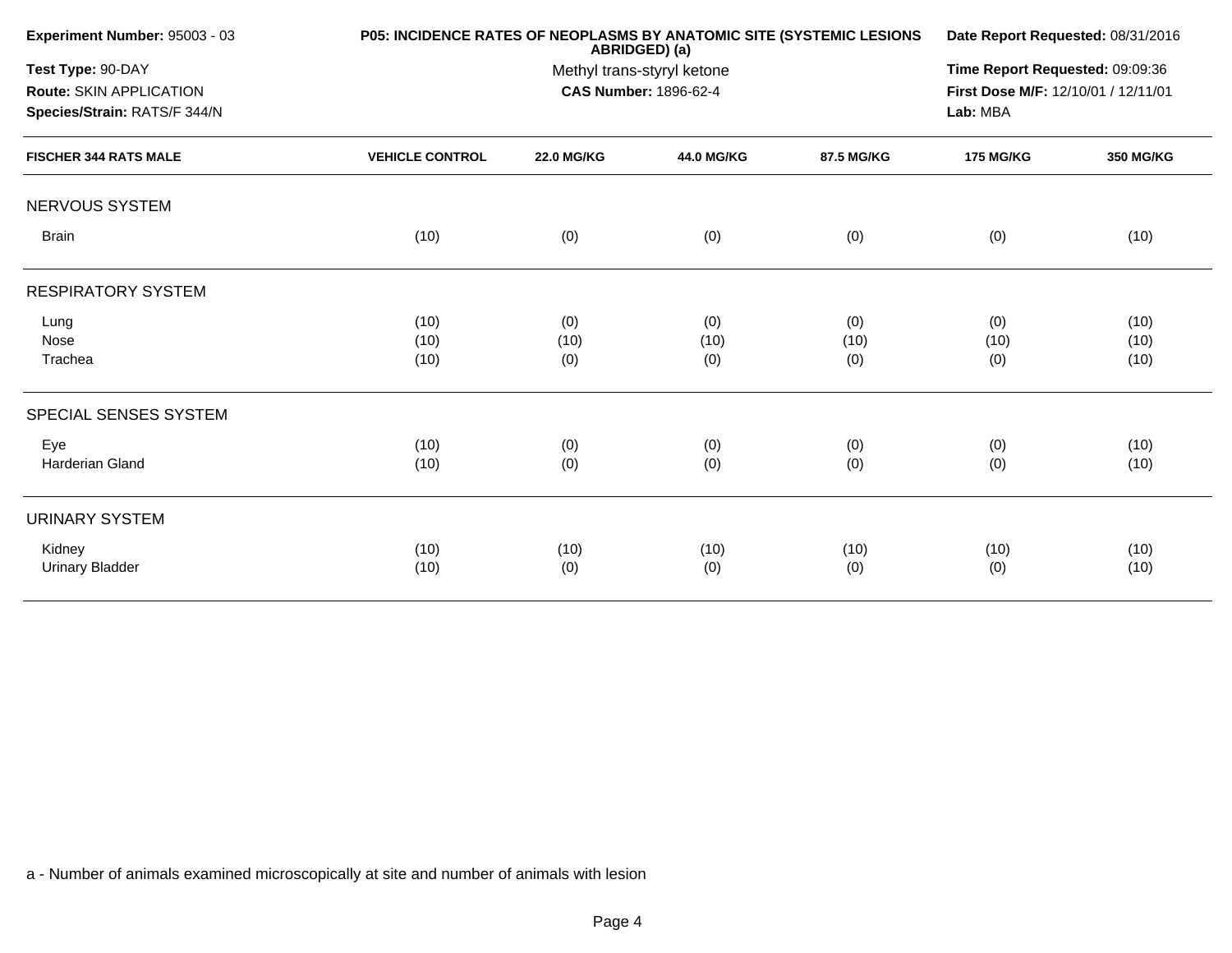| Experiment Number: 95003 - 03           | P05: INCIDENCE RATES OF NEOPLASMS BY ANATOMIC SITE (SYSTEMIC LESIONS | Date Report Requested: 08/31/2016           |                              |                      |                                     |                     |  |
|-----------------------------------------|----------------------------------------------------------------------|---------------------------------------------|------------------------------|----------------------|-------------------------------------|---------------------|--|
| Test Type: 90-DAY                       |                                                                      | ABRIDGED) (a)<br>Methyl trans-styryl ketone |                              |                      |                                     |                     |  |
| Route: SKIN APPLICATION                 |                                                                      |                                             | <b>CAS Number: 1896-62-4</b> |                      | First Dose M/F: 12/10/01 / 12/11/01 |                     |  |
| Species/Strain: RATS/F 344/N            |                                                                      |                                             |                              |                      | Lab: MBA                            |                     |  |
| <b>FISCHER 344 RATS MALE</b>            | <b>CONTROL SPECIAL</b>                                               | <b>TK 22.0 MG/KG</b>                        | <b>TK 44.0 MG/KG</b>         | <b>TK 87.5 MG/KG</b> | <b>TK 175 MG/KG</b>                 | <b>TK 350 MG/KG</b> |  |
| <b>Disposition Summary</b>              |                                                                      |                                             |                              |                      |                                     |                     |  |
| <b>Animals Initially In Study</b>       | 10                                                                   | 10                                          | 10                           | 10                   | 10                                  | 10                  |  |
| <b>Scheduled Sacrifice</b>              | 10                                                                   | 10                                          | 10                           | 10                   | 10                                  | 10                  |  |
| <b>Early Deaths</b>                     |                                                                      |                                             |                              |                      |                                     |                     |  |
| <b>Survivors</b>                        |                                                                      |                                             |                              |                      |                                     |                     |  |
| <b>Terminal Sacrifice</b>               |                                                                      |                                             |                              |                      |                                     |                     |  |
| <b>Animals Examined Microscopically</b> |                                                                      |                                             |                              |                      |                                     |                     |  |
| <b>ALIMENTARY SYSTEM</b>                |                                                                      |                                             |                              |                      |                                     |                     |  |
| Esophagus                               | (0)                                                                  | (0)                                         | (0)                          | (0)                  | (0)                                 | (0)                 |  |
| Intestine Large, Cecum                  | (0)                                                                  | (0)                                         | (0)                          | (0)                  | (0)                                 | (0)                 |  |
| Intestine Large, Colon                  | (0)                                                                  | (0)                                         | (0)                          | (0)                  | (0)                                 | (0)                 |  |
| Intestine Large, Rectum                 | (0)                                                                  | (0)                                         | (0)                          | (0)                  | (0)                                 | (0)                 |  |
| Intestine Small, Duodenum               | (0)                                                                  | (0)                                         | (0)                          | (0)                  | (0)                                 | (0)                 |  |
| Intestine Small, Ileum                  | (0)                                                                  | (0)                                         | (0)                          | (0)                  | (0)                                 | (0)                 |  |
| Intestine Small, Jejunum                | (0)                                                                  | (0)                                         | (0)                          | (0)                  | (0)                                 | (0)                 |  |
| Liver                                   | (0)                                                                  | (0)                                         | (0)                          | (0)                  | (0)                                 | (0)                 |  |
| Pancreas                                | (0)                                                                  | (0)                                         | (0)                          | (0)                  | (0)                                 | (0)                 |  |
| Salivary Glands                         | (0)                                                                  | (0)                                         | (0)                          | (0)                  | (0)                                 | (0)                 |  |
| Stomach, Forestomach                    | (0)                                                                  | (0)                                         | (0)                          | (0)                  | (0)                                 | (0)                 |  |
| Stomach, Glandular                      | (0)                                                                  | (0)                                         | (0)                          | (0)                  | (0)                                 | (0)                 |  |
| Tongue                                  | (0)                                                                  | (0)                                         | (0)                          | (0)                  | (0)                                 | (0)                 |  |
| <b>CARDIOVASCULAR SYSTEM</b>            |                                                                      |                                             |                              |                      |                                     |                     |  |
| <b>Blood Vessel</b>                     | (0)                                                                  | (0)                                         | (0)                          | (0)                  | (0)                                 | (0)                 |  |
| Heart                                   | (0)                                                                  | (0)                                         | (0)                          | (0)                  | (0)                                 | (0)                 |  |
|                                         |                                                                      |                                             |                              |                      |                                     |                     |  |
| <b>ENDOCRINE SYSTEM</b>                 |                                                                      |                                             |                              |                      |                                     |                     |  |
| <b>Adrenal Cortex</b>                   | (0)                                                                  | (0)                                         | (0)                          | (0)                  | (0)                                 | (0)                 |  |
| Adrenal Medulla                         | (0)                                                                  | (0)                                         | (0)                          | (0)                  | (0)                                 | (0)                 |  |
| Islets, Pancreatic                      | (0)                                                                  | (0)                                         | (0)                          | (0)                  | (0)                                 | (0)                 |  |
|                                         |                                                                      |                                             |                              |                      |                                     |                     |  |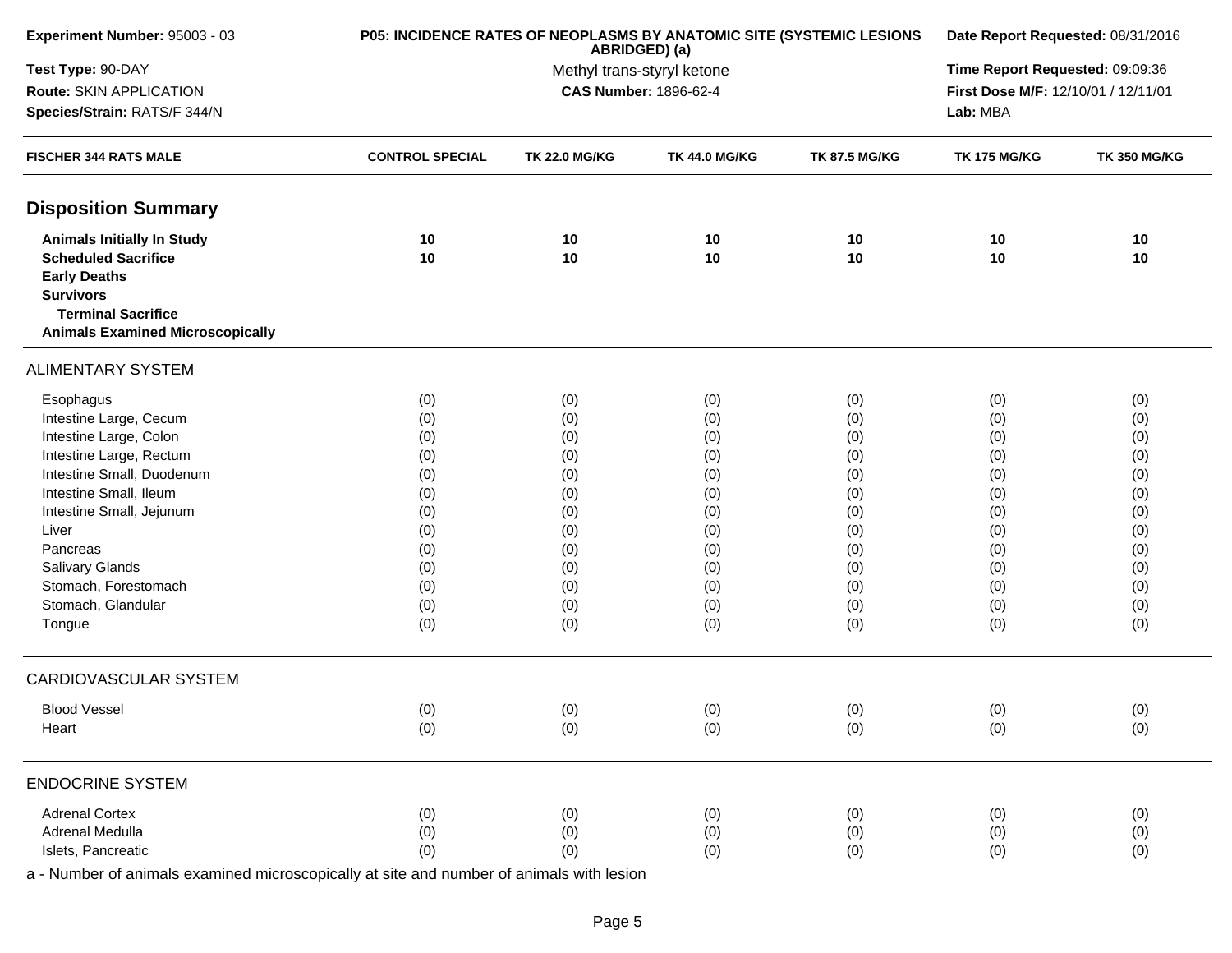| Experiment Number: 95003 - 03                                       | P05: INCIDENCE RATES OF NEOPLASMS BY ANATOMIC SITE (SYSTEMIC LESIONS | Date Report Requested: 08/31/2016                                           |                      |                      |                     |                     |  |
|---------------------------------------------------------------------|----------------------------------------------------------------------|-----------------------------------------------------------------------------|----------------------|----------------------|---------------------|---------------------|--|
| Test Type: 90-DAY<br>Route: SKIN APPLICATION                        |                                                                      | ABRIDGED) (a)<br>Methyl trans-styryl ketone<br><b>CAS Number: 1896-62-4</b> |                      |                      |                     |                     |  |
| Species/Strain: RATS/F 344/N                                        |                                                                      |                                                                             |                      |                      | Lab: MBA            |                     |  |
| <b>FISCHER 344 RATS MALE</b>                                        | <b>CONTROL SPECIAL</b>                                               | <b>TK 22.0 MG/KG</b>                                                        | <b>TK 44.0 MG/KG</b> | <b>TK 87.5 MG/KG</b> | <b>TK 175 MG/KG</b> | <b>TK 350 MG/KG</b> |  |
| Parathyroid Gland<br><b>Pituitary Gland</b><br><b>Thyroid Gland</b> | (0)<br>(0)<br>(0)                                                    | (0)<br>(0)<br>(0)                                                           | (0)<br>(0)<br>(0)    | (0)<br>(0)<br>(0)    | (0)<br>(0)<br>(0)   | (0)<br>(0)<br>(0)   |  |
| <b>GENERAL BODY SYSTEM</b>                                          |                                                                      |                                                                             |                      |                      |                     |                     |  |
| None                                                                |                                                                      |                                                                             |                      |                      |                     |                     |  |
| <b>GENITAL SYSTEM</b>                                               |                                                                      |                                                                             |                      |                      |                     |                     |  |
| Epididymis                                                          | (0)                                                                  | (0)                                                                         | (0)                  | (0)                  | (0)                 | (0)                 |  |
| <b>Preputial Gland</b><br>Prostate                                  | (0)<br>(0)                                                           | (0)<br>(0)                                                                  | (0)<br>(0)           | (0)<br>(0)           | (0)<br>(0)          | (0)<br>(0)          |  |
| Seminal Vesicle                                                     | (0)                                                                  | (0)                                                                         | (0)                  | (0)                  | (0)                 | (0)                 |  |
| <b>Testes</b>                                                       | (0)                                                                  | (0)                                                                         | (0)                  | (0)                  | (0)                 | (0)                 |  |
| <b>HEMATOPOIETIC SYSTEM</b>                                         |                                                                      |                                                                             |                      |                      |                     |                     |  |
| <b>Bone Marrow</b>                                                  | (0)                                                                  | (0)                                                                         | (0)                  | (0)                  | (0)                 | (0)                 |  |
| Lymph Node                                                          | (0)                                                                  | (0)                                                                         | (0)                  | (0)                  | (0)                 | (0)                 |  |
| Lymph Node, Mesenteric                                              | (0)                                                                  | (0)                                                                         | (0)                  | (0)                  | (0)                 | (0)                 |  |
| Spleen<br>Thymus                                                    | (0)<br>(0)                                                           | (0)<br>(0)                                                                  | (0)<br>(0)           | (0)<br>(0)           | (0)<br>(0)          | (0)<br>(0)          |  |
| <b>INTEGUMENTARY SYSTEM</b>                                         |                                                                      |                                                                             |                      |                      |                     |                     |  |
| Skin                                                                | (0)                                                                  | (0)                                                                         | (0)                  | (0)                  | (0)                 | (0)                 |  |
| MUSCULOSKELETAL SYSTEM                                              |                                                                      |                                                                             |                      |                      |                     |                     |  |
| Bone                                                                | (0)                                                                  | (0)                                                                         | (0)                  | (0)                  | (0)                 | (0)                 |  |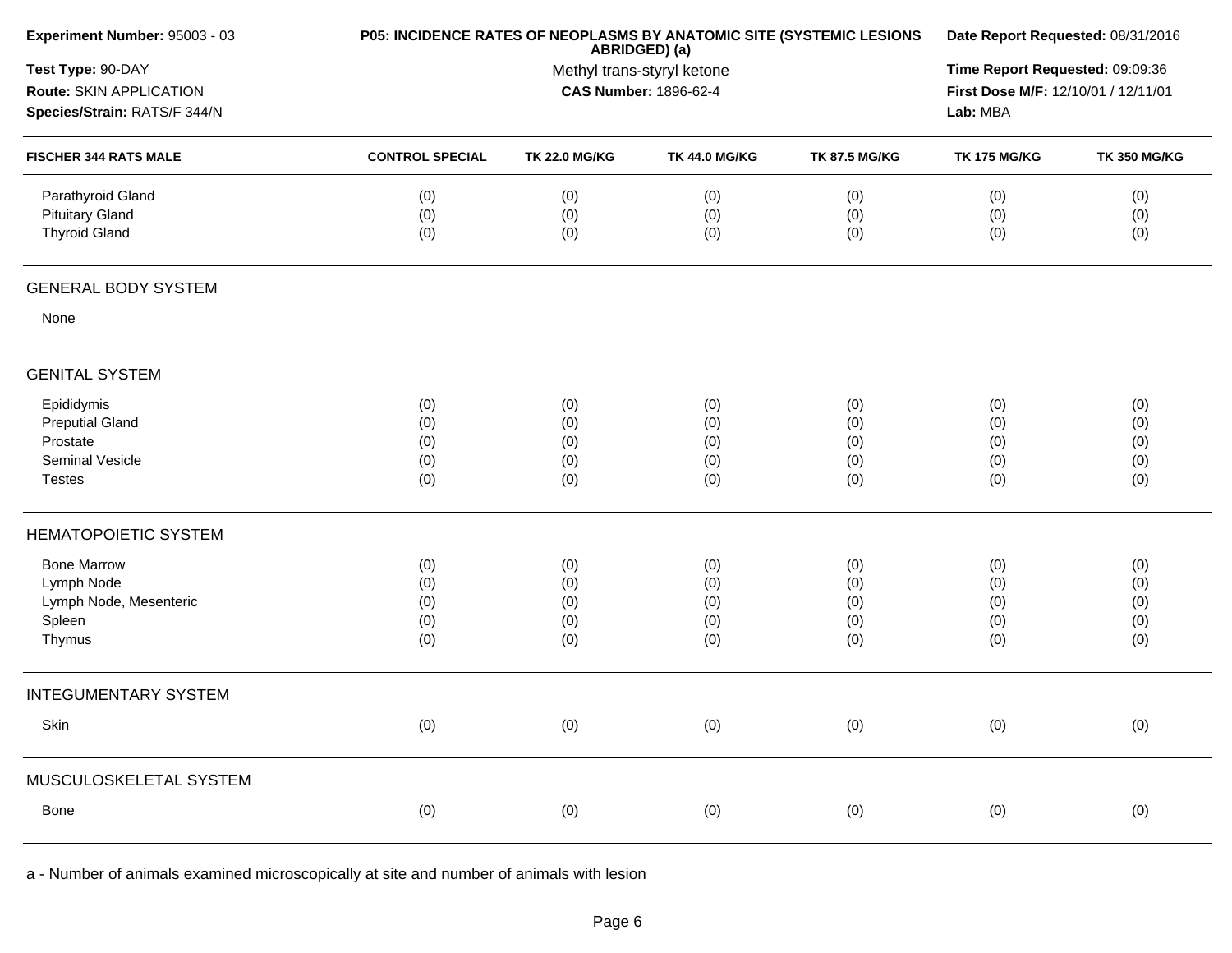| Experiment Number: 95003 - 03                                                |                        | <b>P05: INCIDENCE RATES OF NEOPLASMS BY ANATOMIC SITE (SYSTEMIC LESIONS)</b><br>ABRIDGED) (a) |                      |                      |                     |                     |  |
|------------------------------------------------------------------------------|------------------------|-----------------------------------------------------------------------------------------------|----------------------|----------------------|---------------------|---------------------|--|
| Test Type: 90-DAY<br>Route: SKIN APPLICATION<br>Species/Strain: RATS/F 344/N |                        | Methyl trans-styryl ketone<br><b>CAS Number: 1896-62-4</b>                                    |                      |                      |                     |                     |  |
| <b>FISCHER 344 RATS MALE</b>                                                 | <b>CONTROL SPECIAL</b> | <b>TK 22.0 MG/KG</b>                                                                          | <b>TK 44.0 MG/KG</b> | <b>TK 87.5 MG/KG</b> | <b>TK 175 MG/KG</b> | <b>TK 350 MG/KG</b> |  |
| NERVOUS SYSTEM                                                               |                        |                                                                                               |                      |                      |                     |                     |  |
| <b>Brain</b>                                                                 | (0)                    | (0)                                                                                           | (0)                  | (0)                  | (0)                 | (0)                 |  |
| <b>RESPIRATORY SYSTEM</b>                                                    |                        |                                                                                               |                      |                      |                     |                     |  |
| Lung                                                                         | (0)                    | (0)                                                                                           | (0)                  | (0)                  | (0)                 | (0)                 |  |
| Nose                                                                         | (0)                    | (0)                                                                                           | (0)                  | (0)                  | (0)                 | (0)                 |  |
| Trachea                                                                      | (0)                    | (0)                                                                                           | (0)                  | (0)                  | (0)                 | (0)                 |  |
| SPECIAL SENSES SYSTEM                                                        |                        |                                                                                               |                      |                      |                     |                     |  |
| Eye                                                                          | (0)                    | (0)                                                                                           | (0)                  | (0)                  | (0)                 | (0)                 |  |
| Harderian Gland                                                              | (0)                    | (0)                                                                                           | (0)                  | (0)                  | (0)                 | (0)                 |  |
| <b>URINARY SYSTEM</b>                                                        |                        |                                                                                               |                      |                      |                     |                     |  |
| Kidney                                                                       | (0)                    | (0)                                                                                           | (0)                  | (0)                  | (0)                 | (0)                 |  |
| <b>Urinary Bladder</b>                                                       | (0)                    | (0)                                                                                           | (0)                  | (0)                  | (0)                 | (0)                 |  |
|                                                                              |                        |                                                                                               |                      |                      |                     |                     |  |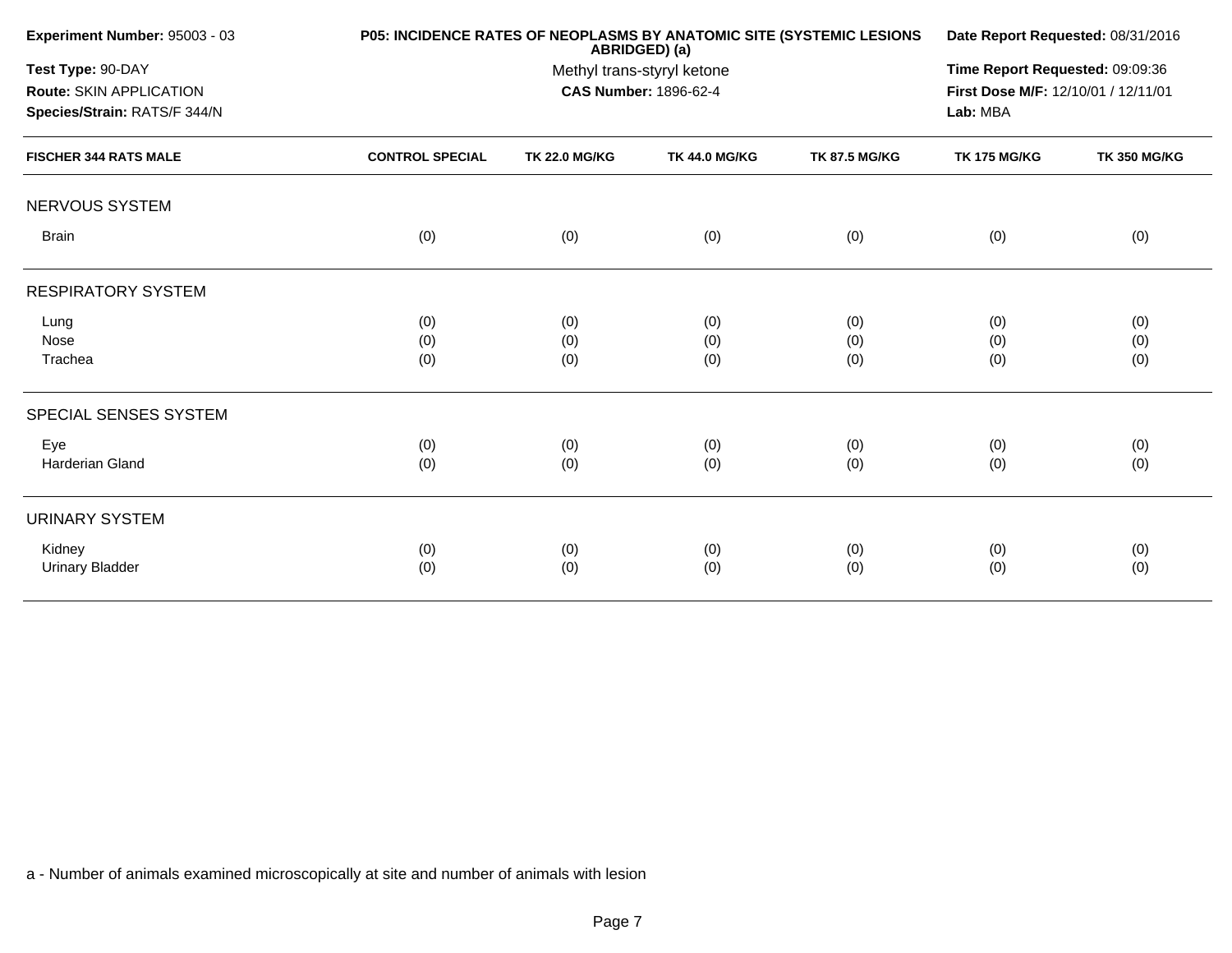| Experiment Number: 95003 - 03                                                                                    |                        | P05: INCIDENCE RATES OF NEOPLASMS BY ANATOMIC SITE (SYSTEMIC LESIONS<br>Date Report Requested: 08/31/2016<br>ABRIDGED) (a) |                              |            |                                     |                  |
|------------------------------------------------------------------------------------------------------------------|------------------------|----------------------------------------------------------------------------------------------------------------------------|------------------------------|------------|-------------------------------------|------------------|
| Test Type: 90-DAY                                                                                                |                        |                                                                                                                            | Methyl trans-styryl ketone   |            | Time Report Requested: 09:09:36     |                  |
| Route: SKIN APPLICATION                                                                                          |                        |                                                                                                                            | <b>CAS Number: 1896-62-4</b> |            | First Dose M/F: 12/10/01 / 12/11/01 |                  |
| Species/Strain: RATS/F 344/N                                                                                     |                        |                                                                                                                            |                              |            | Lab: MBA                            |                  |
| <b>FISCHER 344 RATS MALE</b>                                                                                     | <b>VEHICLE CONTROL</b> | <b>22.0 MG/KG</b>                                                                                                          | 44.0 MG/KG                   | 87.5 MG/KG | <b>175 MG/KG</b>                    | <b>350 MG/KG</b> |
| <b>Tumor Summary for Males</b>                                                                                   |                        |                                                                                                                            |                              |            |                                     |                  |
| <b>Total Animals with Primary Neoplasms (b)</b><br><b>Total Primary Neoplasms</b>                                |                        |                                                                                                                            |                              |            |                                     |                  |
| <b>Total Animals with Benign Neoplasms</b><br><b>Total Benign Neoplasms</b>                                      |                        |                                                                                                                            |                              |            |                                     |                  |
| <b>Total Animals with Malignant Neoplasms</b><br><b>Total Malignant Neoplasms</b>                                |                        |                                                                                                                            |                              |            |                                     |                  |
| <b>Total Animals with Metastatic Neoplasms</b><br><b>Total Metastatic Neoplasms</b>                              |                        |                                                                                                                            |                              |            |                                     |                  |
| <b>Total Animals with Malignant Neoplasms</b><br><b>Uncertain Primary Site</b>                                   |                        |                                                                                                                            |                              |            |                                     |                  |
| <b>Total Animals with Neoplasms Uncertain-</b><br><b>Benign or Malignant</b><br><b>Total Uncertain Neoplasms</b> |                        |                                                                                                                            |                              |            |                                     |                  |

b - Primary tumors: all tumors except metastatic tumors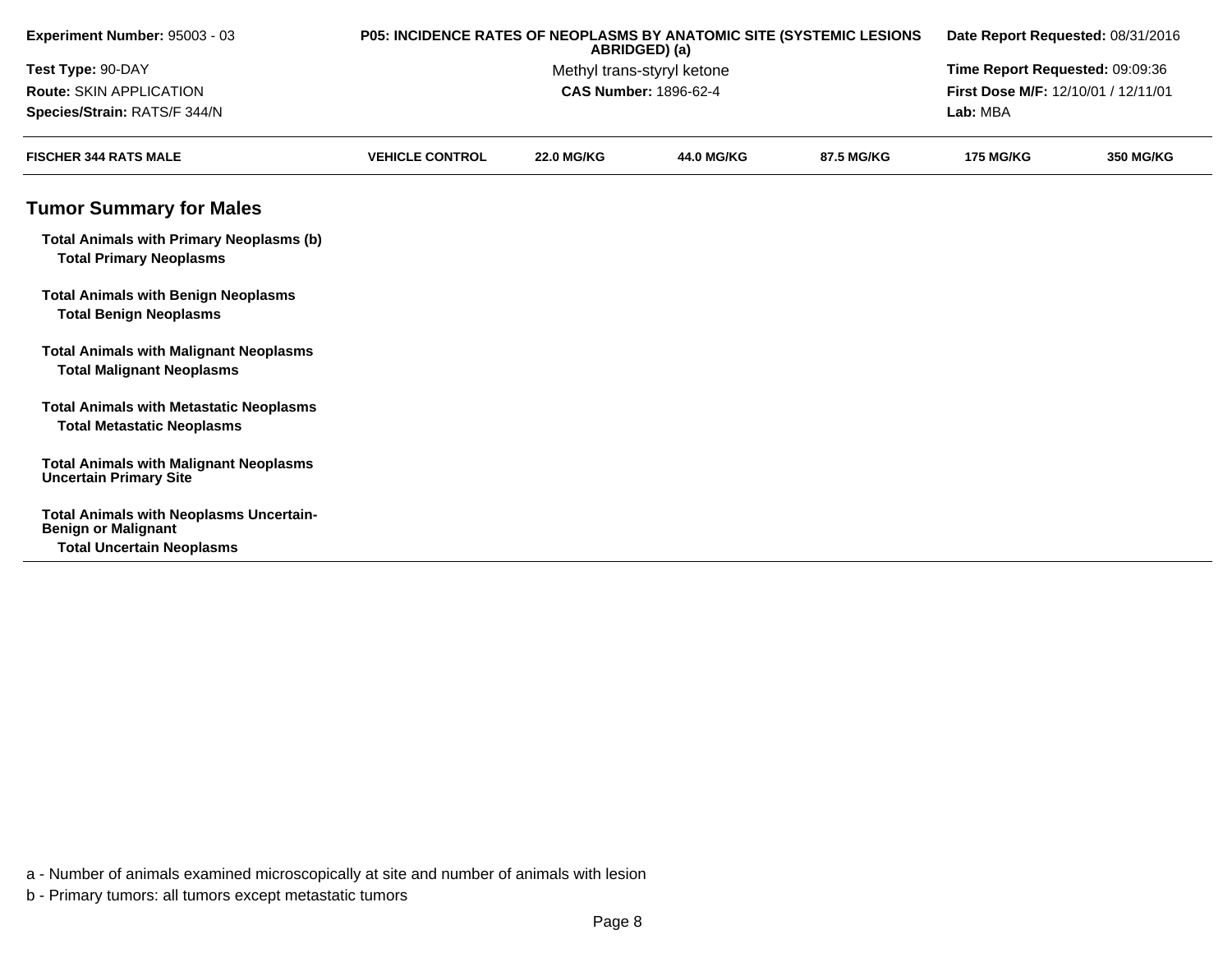| Experiment Number: 95003 - 03                                                                                    | P05: INCIDENCE RATES OF NEOPLASMS BY ANATOMIC SITE (SYSTEMIC LESIONS | ABRIDGED) (a)        | Date Report Requested: 08/31/2016 |                      |                                     |                     |  |
|------------------------------------------------------------------------------------------------------------------|----------------------------------------------------------------------|----------------------|-----------------------------------|----------------------|-------------------------------------|---------------------|--|
| Test Type: 90-DAY                                                                                                |                                                                      |                      | Methyl trans-styryl ketone        |                      | Time Report Requested: 09:09:36     |                     |  |
| <b>Route: SKIN APPLICATION</b>                                                                                   |                                                                      |                      | <b>CAS Number: 1896-62-4</b>      |                      | First Dose M/F: 12/10/01 / 12/11/01 |                     |  |
| Species/Strain: RATS/F 344/N                                                                                     |                                                                      |                      |                                   |                      | Lab: MBA                            |                     |  |
| <b>FISCHER 344 RATS MALE</b>                                                                                     | <b>CONTROL SPECIAL</b>                                               | <b>TK 22.0 MG/KG</b> | <b>TK 44.0 MG/KG</b>              | <b>TK 87.5 MG/KG</b> | <b>TK 175 MG/KG</b>                 | <b>TK 350 MG/KG</b> |  |
| <b>Tumor Summary for Males</b>                                                                                   |                                                                      |                      |                                   |                      |                                     |                     |  |
| <b>Total Animals with Primary Neoplasms (b)</b><br><b>Total Primary Neoplasms</b>                                |                                                                      |                      |                                   |                      |                                     |                     |  |
| <b>Total Animals with Benign Neoplasms</b><br><b>Total Benign Neoplasms</b>                                      |                                                                      |                      |                                   |                      |                                     |                     |  |
| <b>Total Animals with Malignant Neoplasms</b><br><b>Total Malignant Neoplasms</b>                                |                                                                      |                      |                                   |                      |                                     |                     |  |
| <b>Total Animals with Metastatic Neoplasms</b><br><b>Total Metastatic Neoplasms</b>                              |                                                                      |                      |                                   |                      |                                     |                     |  |
| <b>Total Animals with Malignant Neoplasms</b><br><b>Uncertain Primary Site</b>                                   |                                                                      |                      |                                   |                      |                                     |                     |  |
| <b>Total Animals with Neoplasms Uncertain-</b><br><b>Benign or Malignant</b><br><b>Total Uncertain Neoplasms</b> |                                                                      |                      |                                   |                      |                                     |                     |  |

\*\*\* END OF MALE \*\*\*

a - Number of animals examined microscopically at site and number of animals with lesion

b - Primary tumors: all tumors except metastatic tumors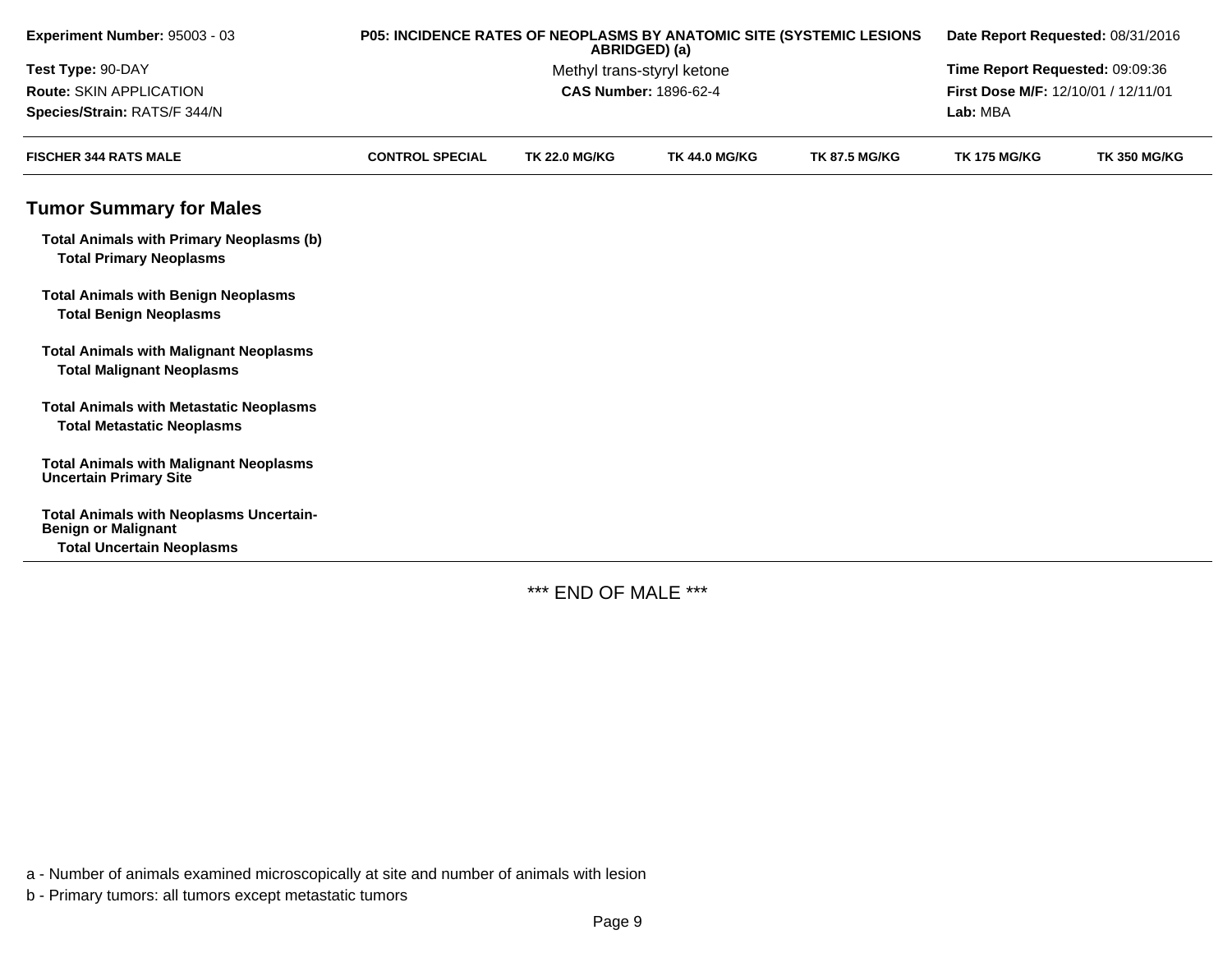| Test Type: 90-DAY<br>Methyl trans-styryl ketone<br>Route: SKIN APPLICATION<br><b>CAS Number: 1896-62-4</b><br>Species/Strain: RATS/F 344/N<br><b>FISCHER 344 RATS FEMALE</b><br><b>VEHICLE CONTROL</b><br><b>22.0 MG/KG</b><br>44.0 MG/KG<br>87.5 MG/KG<br><b>Disposition Summary</b><br>10<br>10<br>10<br><b>Animals Initially In Study</b><br>10<br><b>Scheduled Sacrifice</b><br><b>Early Deaths</b><br><b>Accidentally Killed</b><br><b>Survivors</b><br><b>Terminal Sacrifice</b><br>10<br>10<br>10<br>10<br>10<br>10<br>10<br><b>Animals Examined Microscopically</b><br>10<br><b>ALIMENTARY SYSTEM</b><br>(10)<br>(0)<br>(0)<br>(0)<br>Esophagus<br>Intestine Large, Cecum<br>(10)<br>(0)<br>(0)<br>(0)<br>Intestine Large, Colon<br>(10)<br>(0)<br>(0)<br>(0)<br>Intestine Large, Rectum<br>(10)<br>(0)<br>(0)<br>(0)<br>Intestine Small, Duodenum<br>(10)<br>(0)<br>(0)<br>(0)<br>Intestine Small, Ileum<br>(10)<br>(0)<br>(0)<br>(0)<br>(10)<br>Intestine Small, Jejunum<br>(0)<br>(0)<br>(0)<br>(10)<br>(2)<br>Liver<br>(1)<br>(1)<br>(10)<br>(0)<br>(0)<br>(0)<br>Pancreas<br>Salivary Glands<br>(10)<br>(0)<br>(0)<br>(0)<br>Stomach, Forestomach<br>(10)<br>(0)<br>(0)<br>(0)<br>Stomach, Glandular<br>(10)<br>(10)<br>(10)<br>(10)<br>(10)<br>(0)<br>(0)<br>(0)<br>Tongue<br>CARDIOVASCULAR SYSTEM<br><b>Blood Vessel</b><br>(10)<br>(0)<br>(0)<br>(0)<br>(10)<br>(0)<br>(0)<br>(0)<br>Heart | Date Report Requested: 08/31/2016<br>Time Report Requested: 09:09:36 |                                     |  |
|-------------------------------------------------------------------------------------------------------------------------------------------------------------------------------------------------------------------------------------------------------------------------------------------------------------------------------------------------------------------------------------------------------------------------------------------------------------------------------------------------------------------------------------------------------------------------------------------------------------------------------------------------------------------------------------------------------------------------------------------------------------------------------------------------------------------------------------------------------------------------------------------------------------------------------------------------------------------------------------------------------------------------------------------------------------------------------------------------------------------------------------------------------------------------------------------------------------------------------------------------------------------------------------------------------------------------------------------------------------------------------------------------------------|----------------------------------------------------------------------|-------------------------------------|--|
|                                                                                                                                                                                                                                                                                                                                                                                                                                                                                                                                                                                                                                                                                                                                                                                                                                                                                                                                                                                                                                                                                                                                                                                                                                                                                                                                                                                                             |                                                                      |                                     |  |
|                                                                                                                                                                                                                                                                                                                                                                                                                                                                                                                                                                                                                                                                                                                                                                                                                                                                                                                                                                                                                                                                                                                                                                                                                                                                                                                                                                                                             |                                                                      | First Dose M/F: 12/10/01 / 12/11/01 |  |
|                                                                                                                                                                                                                                                                                                                                                                                                                                                                                                                                                                                                                                                                                                                                                                                                                                                                                                                                                                                                                                                                                                                                                                                                                                                                                                                                                                                                             | Lab: MBA                                                             |                                     |  |
|                                                                                                                                                                                                                                                                                                                                                                                                                                                                                                                                                                                                                                                                                                                                                                                                                                                                                                                                                                                                                                                                                                                                                                                                                                                                                                                                                                                                             | <b>175 MG/KG</b>                                                     | 350 MG/KG                           |  |
|                                                                                                                                                                                                                                                                                                                                                                                                                                                                                                                                                                                                                                                                                                                                                                                                                                                                                                                                                                                                                                                                                                                                                                                                                                                                                                                                                                                                             |                                                                      |                                     |  |
|                                                                                                                                                                                                                                                                                                                                                                                                                                                                                                                                                                                                                                                                                                                                                                                                                                                                                                                                                                                                                                                                                                                                                                                                                                                                                                                                                                                                             | 10                                                                   | 10                                  |  |
|                                                                                                                                                                                                                                                                                                                                                                                                                                                                                                                                                                                                                                                                                                                                                                                                                                                                                                                                                                                                                                                                                                                                                                                                                                                                                                                                                                                                             | 10                                                                   | 10                                  |  |
|                                                                                                                                                                                                                                                                                                                                                                                                                                                                                                                                                                                                                                                                                                                                                                                                                                                                                                                                                                                                                                                                                                                                                                                                                                                                                                                                                                                                             | 10                                                                   | 10                                  |  |
|                                                                                                                                                                                                                                                                                                                                                                                                                                                                                                                                                                                                                                                                                                                                                                                                                                                                                                                                                                                                                                                                                                                                                                                                                                                                                                                                                                                                             |                                                                      |                                     |  |
|                                                                                                                                                                                                                                                                                                                                                                                                                                                                                                                                                                                                                                                                                                                                                                                                                                                                                                                                                                                                                                                                                                                                                                                                                                                                                                                                                                                                             | (0)                                                                  | (10)                                |  |
|                                                                                                                                                                                                                                                                                                                                                                                                                                                                                                                                                                                                                                                                                                                                                                                                                                                                                                                                                                                                                                                                                                                                                                                                                                                                                                                                                                                                             | (0)                                                                  | (10)                                |  |
|                                                                                                                                                                                                                                                                                                                                                                                                                                                                                                                                                                                                                                                                                                                                                                                                                                                                                                                                                                                                                                                                                                                                                                                                                                                                                                                                                                                                             | (0)                                                                  | (10)                                |  |
|                                                                                                                                                                                                                                                                                                                                                                                                                                                                                                                                                                                                                                                                                                                                                                                                                                                                                                                                                                                                                                                                                                                                                                                                                                                                                                                                                                                                             | (0)                                                                  | (10)                                |  |
|                                                                                                                                                                                                                                                                                                                                                                                                                                                                                                                                                                                                                                                                                                                                                                                                                                                                                                                                                                                                                                                                                                                                                                                                                                                                                                                                                                                                             | (0)                                                                  | (10)                                |  |
|                                                                                                                                                                                                                                                                                                                                                                                                                                                                                                                                                                                                                                                                                                                                                                                                                                                                                                                                                                                                                                                                                                                                                                                                                                                                                                                                                                                                             | (0)                                                                  | (10)                                |  |
|                                                                                                                                                                                                                                                                                                                                                                                                                                                                                                                                                                                                                                                                                                                                                                                                                                                                                                                                                                                                                                                                                                                                                                                                                                                                                                                                                                                                             | (0)                                                                  | (10)                                |  |
|                                                                                                                                                                                                                                                                                                                                                                                                                                                                                                                                                                                                                                                                                                                                                                                                                                                                                                                                                                                                                                                                                                                                                                                                                                                                                                                                                                                                             | (1)                                                                  | (10)                                |  |
|                                                                                                                                                                                                                                                                                                                                                                                                                                                                                                                                                                                                                                                                                                                                                                                                                                                                                                                                                                                                                                                                                                                                                                                                                                                                                                                                                                                                             | (0)                                                                  | (10)                                |  |
|                                                                                                                                                                                                                                                                                                                                                                                                                                                                                                                                                                                                                                                                                                                                                                                                                                                                                                                                                                                                                                                                                                                                                                                                                                                                                                                                                                                                             | (0)                                                                  | (10)                                |  |
|                                                                                                                                                                                                                                                                                                                                                                                                                                                                                                                                                                                                                                                                                                                                                                                                                                                                                                                                                                                                                                                                                                                                                                                                                                                                                                                                                                                                             | (0)                                                                  | (10)                                |  |
|                                                                                                                                                                                                                                                                                                                                                                                                                                                                                                                                                                                                                                                                                                                                                                                                                                                                                                                                                                                                                                                                                                                                                                                                                                                                                                                                                                                                             | (10)                                                                 | (10)                                |  |
|                                                                                                                                                                                                                                                                                                                                                                                                                                                                                                                                                                                                                                                                                                                                                                                                                                                                                                                                                                                                                                                                                                                                                                                                                                                                                                                                                                                                             | (0)                                                                  | (10)                                |  |
|                                                                                                                                                                                                                                                                                                                                                                                                                                                                                                                                                                                                                                                                                                                                                                                                                                                                                                                                                                                                                                                                                                                                                                                                                                                                                                                                                                                                             |                                                                      |                                     |  |
|                                                                                                                                                                                                                                                                                                                                                                                                                                                                                                                                                                                                                                                                                                                                                                                                                                                                                                                                                                                                                                                                                                                                                                                                                                                                                                                                                                                                             | (0)                                                                  | (10)                                |  |
|                                                                                                                                                                                                                                                                                                                                                                                                                                                                                                                                                                                                                                                                                                                                                                                                                                                                                                                                                                                                                                                                                                                                                                                                                                                                                                                                                                                                             | (0)                                                                  | (10)                                |  |
| <b>ENDOCRINE SYSTEM</b>                                                                                                                                                                                                                                                                                                                                                                                                                                                                                                                                                                                                                                                                                                                                                                                                                                                                                                                                                                                                                                                                                                                                                                                                                                                                                                                                                                                     |                                                                      |                                     |  |
| <b>Adrenal Cortex</b><br>(10)<br>(1)<br>(0)<br>(0)                                                                                                                                                                                                                                                                                                                                                                                                                                                                                                                                                                                                                                                                                                                                                                                                                                                                                                                                                                                                                                                                                                                                                                                                                                                                                                                                                          | (0)                                                                  | (10)                                |  |
| Adrenal Medulla<br>(10)<br>(0)<br>(0)<br>(0)                                                                                                                                                                                                                                                                                                                                                                                                                                                                                                                                                                                                                                                                                                                                                                                                                                                                                                                                                                                                                                                                                                                                                                                                                                                                                                                                                                | (0)                                                                  | (9)                                 |  |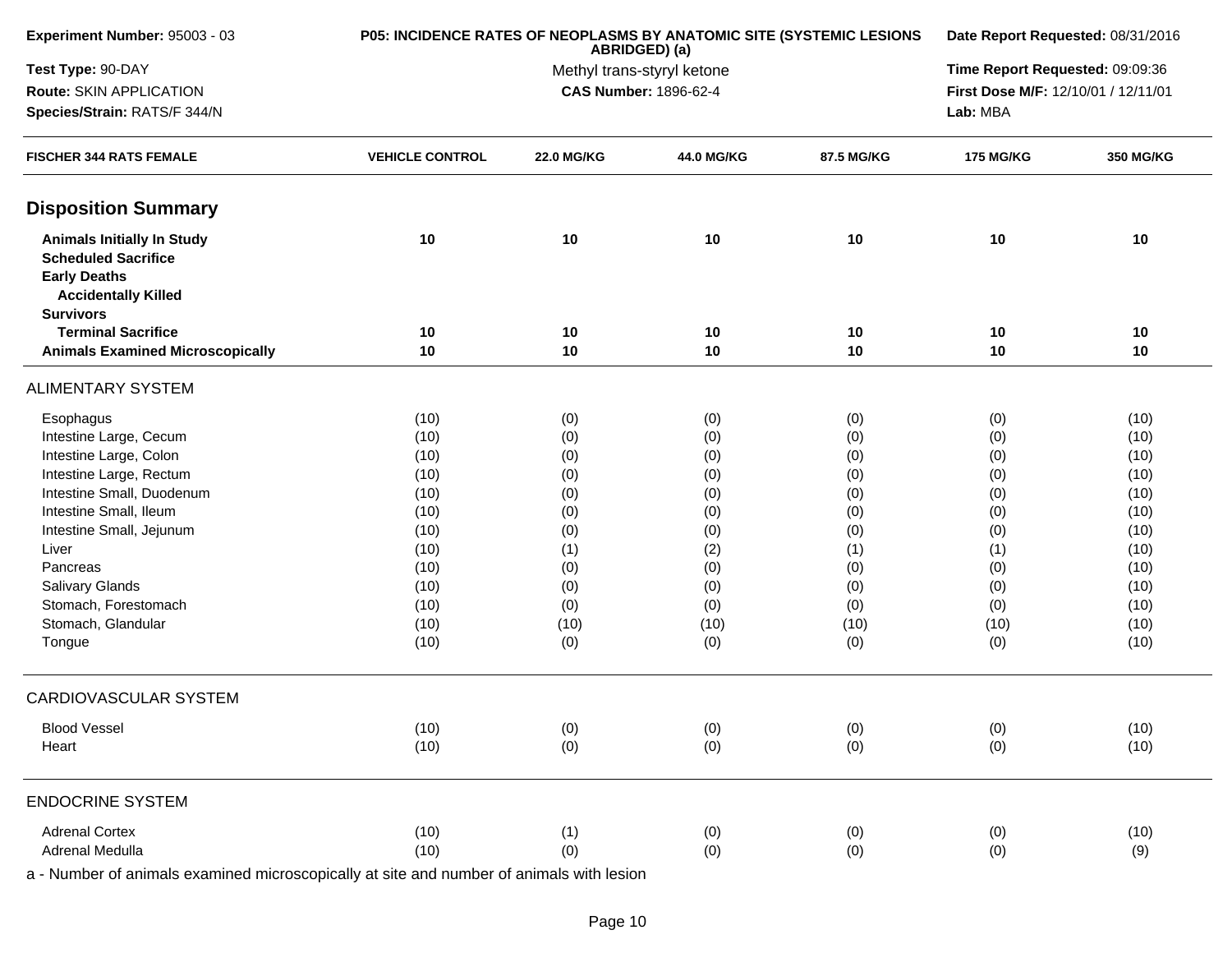| Experiment Number: 95003 - 03                                                             | P05: INCIDENCE RATES OF NEOPLASMS BY ANATOMIC SITE (SYSTEMIC LESIONS | Date Report Requested: 08/31/2016                                                  |                                 |                                 |                                 |                                     |
|-------------------------------------------------------------------------------------------|----------------------------------------------------------------------|------------------------------------------------------------------------------------|---------------------------------|---------------------------------|---------------------------------|-------------------------------------|
| Test Type: 90-DAY<br>Route: SKIN APPLICATION<br>Species/Strain: RATS/F 344/N              |                                                                      | Time Report Requested: 09:09:36<br>First Dose M/F: 12/10/01 / 12/11/01<br>Lab: MBA |                                 |                                 |                                 |                                     |
| <b>FISCHER 344 RATS FEMALE</b>                                                            | <b>VEHICLE CONTROL</b>                                               | <b>22.0 MG/KG</b>                                                                  | 44.0 MG/KG                      | 87.5 MG/KG                      | <b>175 MG/KG</b>                | <b>350 MG/KG</b>                    |
| Islets, Pancreatic<br>Parathyroid Gland<br><b>Pituitary Gland</b><br><b>Thyroid Gland</b> | (10)<br>(3)<br>(10)<br>(10)                                          | (0)<br>(0)<br>(0)<br>(0)                                                           | (0)<br>(0)<br>(0)<br>(0)        | (0)<br>(0)<br>(0)<br>(0)        | (0)<br>(0)<br>(0)<br>(0)        | (10)<br>(6)<br>(10)<br>(10)         |
| <b>GENERAL BODY SYSTEM</b>                                                                |                                                                      |                                                                                    |                                 |                                 |                                 |                                     |
| <b>Tissue NOS</b>                                                                         | (1)                                                                  | (1)                                                                                | (0)                             | (0)                             | (0)                             | (0)                                 |
| <b>GENITAL SYSTEM</b>                                                                     |                                                                      |                                                                                    |                                 |                                 |                                 |                                     |
| <b>Clitoral Gland</b><br>Ovary<br><b>Uterus</b>                                           | (10)<br>(10)<br>(10)                                                 | (0)<br>(0)<br>(10)                                                                 | (0)<br>(0)<br>(10)              | (0)<br>(1)<br>(10)              | (1)<br>(0)<br>(10)              | (10)<br>(10)<br>(10)                |
| <b>HEMATOPOIETIC SYSTEM</b>                                                               |                                                                      |                                                                                    |                                 |                                 |                                 |                                     |
| <b>Bone Marrow</b><br>Lymph Node<br>Lymph Node, Mesenteric<br>Spleen<br>Thymus            | (10)<br>(0)<br>(10)<br>(10)<br>(10)                                  | (0)<br>(1)<br>(0)<br>(0)<br>(0)                                                    | (0)<br>(2)<br>(0)<br>(0)<br>(0) | (0)<br>(1)<br>(0)<br>(0)<br>(0) | (0)<br>(2)<br>(0)<br>(0)<br>(1) | (10)<br>(3)<br>(10)<br>(10)<br>(10) |
| <b>INTEGUMENTARY SYSTEM</b>                                                               |                                                                      |                                                                                    |                                 |                                 |                                 |                                     |
| Mammary Gland<br>Skin                                                                     | (10)<br>(10)                                                         | (0)<br>(10)                                                                        | (0)<br>(10)                     | (0)<br>(10)                     | (0)<br>(10)                     | (10)<br>(10)                        |
| MUSCULOSKELETAL SYSTEM                                                                    |                                                                      |                                                                                    |                                 |                                 |                                 |                                     |
| Bone                                                                                      | (10)                                                                 | (0)                                                                                | (0)                             | (0)                             | (0)                             | (10)                                |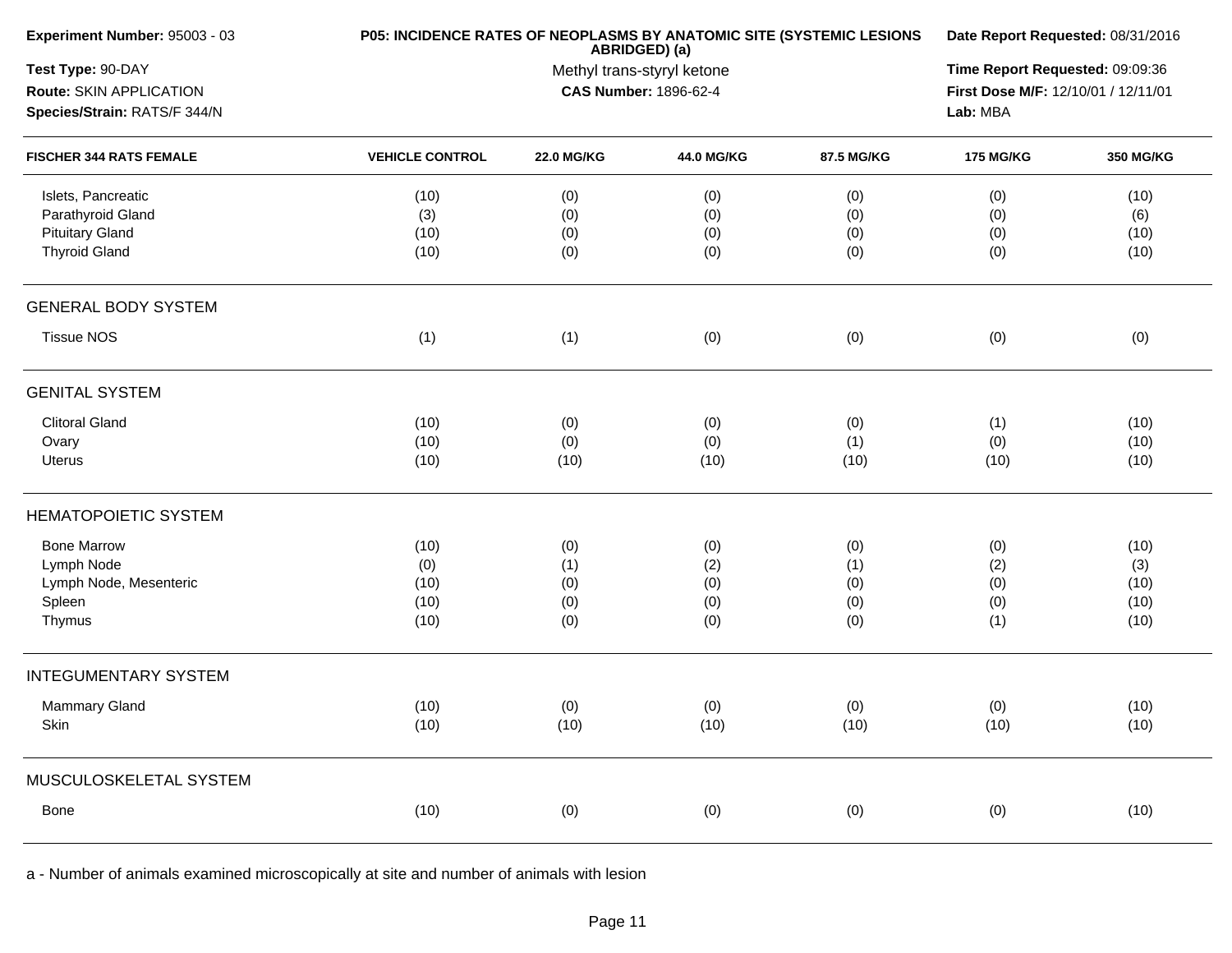| Experiment Number: 95003 - 03                                                | P05: INCIDENCE RATES OF NEOPLASMS BY ANATOMIC SITE (SYSTEMIC LESIONS | Date Report Requested: 08/31/2016<br>Time Report Requested: 09:09:36<br>First Dose M/F: 12/10/01 / 12/11/01<br>Lab: MBA |                   |            |                  |                  |
|------------------------------------------------------------------------------|----------------------------------------------------------------------|-------------------------------------------------------------------------------------------------------------------------|-------------------|------------|------------------|------------------|
| Test Type: 90-DAY<br>Route: SKIN APPLICATION<br>Species/Strain: RATS/F 344/N |                                                                      |                                                                                                                         |                   |            |                  |                  |
| <b>FISCHER 344 RATS FEMALE</b>                                               | <b>VEHICLE CONTROL</b>                                               | <b>22.0 MG/KG</b>                                                                                                       | <b>44.0 MG/KG</b> | 87.5 MG/KG | <b>175 MG/KG</b> | <b>350 MG/KG</b> |
| NERVOUS SYSTEM                                                               |                                                                      |                                                                                                                         |                   |            |                  |                  |
| <b>Brain</b>                                                                 | (10)                                                                 | (0)                                                                                                                     | (0)               | (0)        | (0)              | (10)             |
| <b>RESPIRATORY SYSTEM</b>                                                    |                                                                      |                                                                                                                         |                   |            |                  |                  |
| Lung                                                                         | (10)                                                                 | (0)                                                                                                                     | (0)               | (0)        | (0)              | (10)             |
| Nose                                                                         | (10)                                                                 | (10)                                                                                                                    | (10)              | (10)       | (10)             | (10)             |
| Trachea                                                                      | (10)                                                                 | (0)                                                                                                                     | (0)               | (0)        | (0)              | (10)             |
| SPECIAL SENSES SYSTEM                                                        |                                                                      |                                                                                                                         |                   |            |                  |                  |
| Eye                                                                          | (10)                                                                 | (0)                                                                                                                     | (0)               | (0)        | (0)              | (10)             |
| <b>Harderian Gland</b>                                                       | (10)                                                                 | (0)                                                                                                                     | (0)               | (0)        | (0)              | (10)             |
| <b>URINARY SYSTEM</b>                                                        |                                                                      |                                                                                                                         |                   |            |                  |                  |
| Kidney                                                                       | (10)                                                                 | (10)                                                                                                                    | (10)              | (10)       | (10)             | (10)             |
| <b>Urinary Bladder</b>                                                       | (10)                                                                 | (0)                                                                                                                     | (0)               | (0)        | (0)              | (10)             |
|                                                                              |                                                                      |                                                                                                                         |                   |            |                  |                  |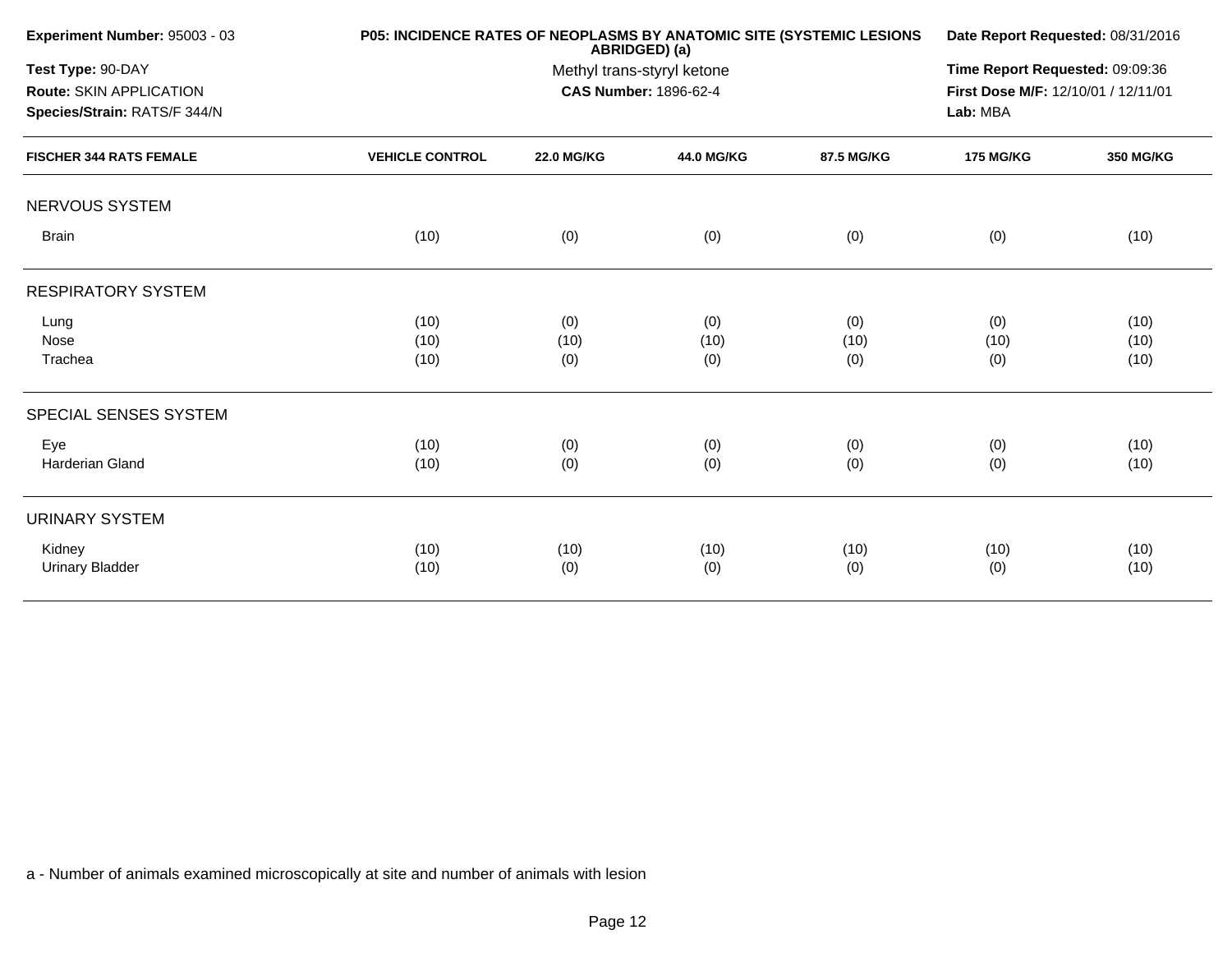| Experiment Number: 95003 - 03                  | P05: INCIDENCE RATES OF NEOPLASMS BY ANATOMIC SITE (SYSTEMIC LESIONS | Date Report Requested: 08/31/2016<br>Time Report Requested: 09:09:36 |                              |                      |                                                 |                     |  |
|------------------------------------------------|----------------------------------------------------------------------|----------------------------------------------------------------------|------------------------------|----------------------|-------------------------------------------------|---------------------|--|
| Test Type: 90-DAY                              |                                                                      |                                                                      |                              |                      |                                                 |                     |  |
| Route: SKIN APPLICATION                        |                                                                      |                                                                      | <b>CAS Number: 1896-62-4</b> |                      | First Dose M/F: 12/10/01 / 12/11/01<br>Lab: MBA |                     |  |
| Species/Strain: RATS/F 344/N                   |                                                                      |                                                                      |                              |                      |                                                 |                     |  |
| <b>FISCHER 344 RATS FEMALE</b>                 | <b>CONTROL SPECIAL</b>                                               | <b>TK 22.0 MG/KG</b>                                                 | <b>TK 44.0 MG/KG</b>         | <b>TK 87.5 MG/KG</b> | <b>TK 175 MG/KG</b>                             | <b>TK 350 MG/KG</b> |  |
| <b>Disposition Summary</b>                     |                                                                      |                                                                      |                              |                      |                                                 |                     |  |
| <b>Animals Initially In Study</b>              | 10                                                                   | 10                                                                   | 10                           | 10                   | 10                                              | 10                  |  |
| <b>Scheduled Sacrifice</b>                     | 10                                                                   | 10                                                                   | 10                           | 9                    | 10                                              | 10                  |  |
| <b>Early Deaths</b>                            |                                                                      |                                                                      |                              |                      |                                                 |                     |  |
| <b>Accidentally Killed</b><br><b>Survivors</b> |                                                                      |                                                                      |                              | 1                    |                                                 |                     |  |
| <b>Terminal Sacrifice</b>                      |                                                                      |                                                                      |                              |                      |                                                 |                     |  |
| <b>Animals Examined Microscopically</b>        |                                                                      |                                                                      |                              |                      |                                                 |                     |  |
| <b>ALIMENTARY SYSTEM</b>                       |                                                                      |                                                                      |                              |                      |                                                 |                     |  |
| Esophagus                                      | (0)                                                                  | (0)                                                                  | (0)                          | (0)                  | (0)                                             | (0)                 |  |
| Intestine Large, Cecum                         | (0)                                                                  | (0)                                                                  | (0)                          | (0)                  | (0)                                             | (0)                 |  |
| Intestine Large, Colon                         | (0)                                                                  | (0)                                                                  | (0)                          | (0)                  | (0)                                             | (0)                 |  |
| Intestine Large, Rectum                        | (0)                                                                  | (0)                                                                  | (0)                          | (0)                  | (0)                                             | (0)                 |  |
| Intestine Small, Duodenum                      | (0)                                                                  | (0)                                                                  | (0)                          | (0)                  | (0)                                             | (0)                 |  |
| Intestine Small, Ileum                         | (0)                                                                  | (0)                                                                  | (0)                          | (0)                  | (0)                                             | (0)                 |  |
| Intestine Small, Jejunum                       | (0)                                                                  | (0)                                                                  | (0)                          | (0)                  | (0)                                             | (0)                 |  |
| Liver                                          | (0)                                                                  | (0)                                                                  | (0)                          | (0)                  | (0)                                             | (0)                 |  |
| Pancreas                                       | (0)                                                                  | (0)                                                                  | (0)                          | (0)                  | (0)                                             | (0)                 |  |
| Salivary Glands                                | (0)                                                                  | (0)                                                                  | (0)                          | (0)                  | (0)                                             | (0)                 |  |
| Stomach, Forestomach                           | (0)                                                                  | (0)                                                                  | (0)                          | (0)                  | (0)                                             | (0)                 |  |
| Stomach, Glandular                             | (0)                                                                  | (0)                                                                  | (0)                          | (0)                  | (0)                                             | (0)                 |  |
| Tongue                                         | (0)                                                                  | (0)                                                                  | (0)                          | (0)                  | (0)                                             | (0)                 |  |
| <b>CARDIOVASCULAR SYSTEM</b>                   |                                                                      |                                                                      |                              |                      |                                                 |                     |  |
| <b>Blood Vessel</b>                            | (0)                                                                  | (0)                                                                  | (0)                          | (0)                  | (0)                                             | (0)                 |  |
| Heart                                          | (0)                                                                  | (0)                                                                  | (0)                          | (0)                  | (0)                                             | (0)                 |  |
| <b>ENDOCRINE SYSTEM</b>                        |                                                                      |                                                                      |                              |                      |                                                 |                     |  |
| <b>Adrenal Cortex</b>                          | (0)                                                                  | (0)                                                                  | (0)                          | (0)                  | (0)                                             | (0)                 |  |
| Adrenal Medulla                                | (0)                                                                  | (0)                                                                  | (0)                          | (0)                  | (0)                                             | (0)                 |  |
|                                                |                                                                      |                                                                      |                              |                      |                                                 |                     |  |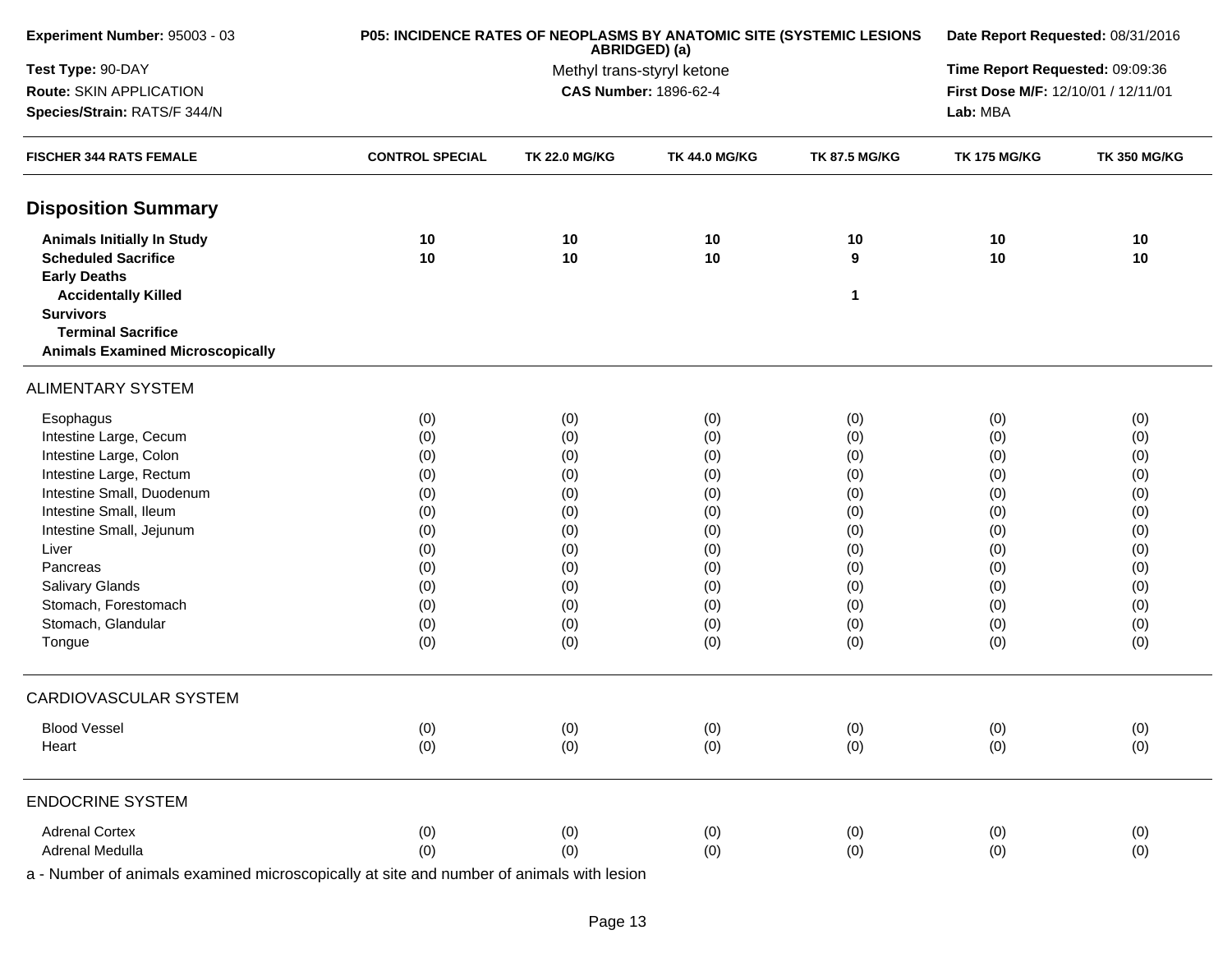| <b>CONTROL SPECIAL</b><br>(0)<br>(0)<br>(0)<br>(0) | Methyl trans-styryl ketone<br><b>TK 22.0 MG/KG</b><br>(0) | ABRIDGED) (a)<br><b>CAS Number: 1896-62-4</b><br><b>TK 44.0 MG/KG</b> | <b>TK 87.5 MG/KG</b>     | Time Report Requested: 09:09:36<br>First Dose M/F: 12/10/01 / 12/11/01<br>Lab: MBA<br><b>TK 175 MG/KG</b> | <b>TK 350 MG/KG</b>      |
|----------------------------------------------------|-----------------------------------------------------------|-----------------------------------------------------------------------|--------------------------|-----------------------------------------------------------------------------------------------------------|--------------------------|
|                                                    |                                                           |                                                                       |                          |                                                                                                           |                          |
|                                                    |                                                           |                                                                       |                          |                                                                                                           |                          |
|                                                    |                                                           |                                                                       |                          |                                                                                                           |                          |
|                                                    |                                                           |                                                                       |                          |                                                                                                           |                          |
|                                                    |                                                           | (0)                                                                   | (0)                      | (0)                                                                                                       | (0)                      |
|                                                    | (0)                                                       | (0)                                                                   | (0)                      | (0)                                                                                                       | (0)                      |
|                                                    | (0)                                                       | (0)                                                                   | (0)                      | (0)                                                                                                       | (0)                      |
|                                                    | (0)                                                       | (0)                                                                   | (0)                      | (0)                                                                                                       | (0)                      |
|                                                    |                                                           |                                                                       |                          |                                                                                                           |                          |
| (0)                                                | (0)                                                       | (0)                                                                   | (0)                      | (0)                                                                                                       | (0)                      |
|                                                    |                                                           |                                                                       |                          |                                                                                                           |                          |
|                                                    |                                                           |                                                                       |                          |                                                                                                           | (0)                      |
|                                                    |                                                           |                                                                       |                          |                                                                                                           | (0)                      |
| (0)                                                | (0)                                                       | (0)                                                                   | (0)                      | (0)                                                                                                       | (0)                      |
|                                                    |                                                           |                                                                       |                          |                                                                                                           |                          |
|                                                    |                                                           |                                                                       |                          |                                                                                                           | (0)                      |
| (0)                                                |                                                           | (0)                                                                   | (0)                      | (0)                                                                                                       | (0)                      |
| (0)                                                | (0)                                                       | (0)                                                                   | (0)                      | (0)                                                                                                       | (0)                      |
| (0)                                                | (0)                                                       | (0)                                                                   | (0)                      | (0)                                                                                                       | (0)                      |
| (0)                                                | (0)                                                       | (0)                                                                   | (0)                      | (0)                                                                                                       | (0)                      |
|                                                    |                                                           |                                                                       |                          |                                                                                                           |                          |
|                                                    |                                                           |                                                                       |                          |                                                                                                           | (0)                      |
| (0)                                                | (0)                                                       | (0)                                                                   | (0)                      | (0)                                                                                                       | (0)                      |
|                                                    |                                                           |                                                                       |                          |                                                                                                           |                          |
| (0)                                                | (0)                                                       | (0)                                                                   | (0)                      | (0)                                                                                                       | (0)                      |
|                                                    | (0)<br>(0)<br>(0)<br>(0)                                  | (0)<br>(0)<br>(0)<br>(0)<br>(0)                                       | (0)<br>(0)<br>(0)<br>(0) | (0)<br>(0)<br>(0)<br>(0)                                                                                  | (0)<br>(0)<br>(0)<br>(0) |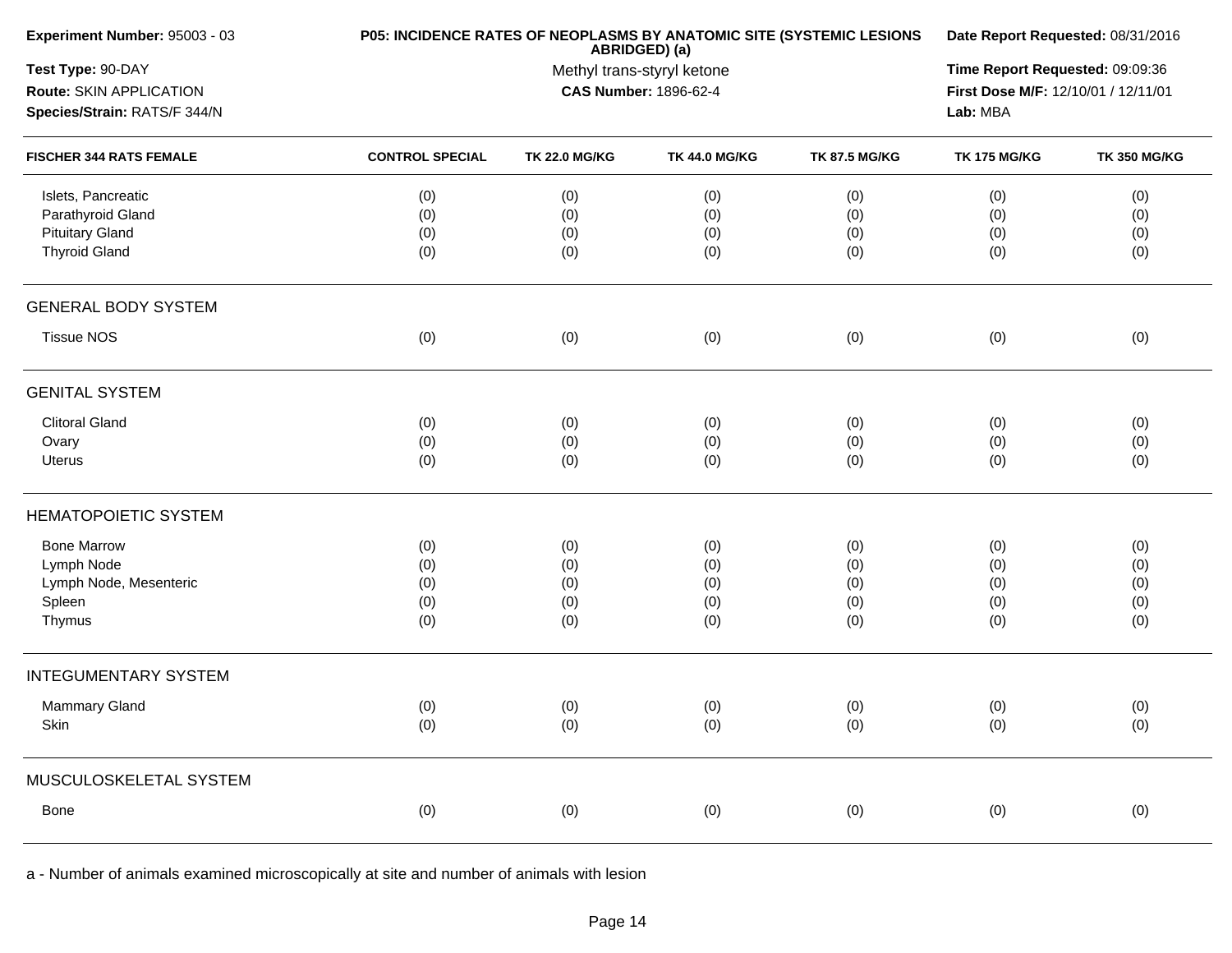| Experiment Number: 95003 - 03                                                |                        | P05: INCIDENCE RATES OF NEOPLASMS BY ANATOMIC SITE (SYSTEMIC LESIONS<br>ABRIDGED) (a) |                      |                      |                     |                     |
|------------------------------------------------------------------------------|------------------------|---------------------------------------------------------------------------------------|----------------------|----------------------|---------------------|---------------------|
| Test Type: 90-DAY<br>Route: SKIN APPLICATION<br>Species/Strain: RATS/F 344/N |                        | Time Report Requested: 09:09:36<br>First Dose M/F: 12/10/01 / 12/11/01<br>Lab: MBA    |                      |                      |                     |                     |
| <b>FISCHER 344 RATS FEMALE</b>                                               | <b>CONTROL SPECIAL</b> | <b>TK 22.0 MG/KG</b>                                                                  | <b>TK 44.0 MG/KG</b> | <b>TK 87.5 MG/KG</b> | <b>TK 175 MG/KG</b> | <b>TK 350 MG/KG</b> |
| NERVOUS SYSTEM                                                               |                        |                                                                                       |                      |                      |                     |                     |
| <b>Brain</b>                                                                 | (0)                    | (0)                                                                                   | (0)                  | (0)                  | (0)                 | (0)                 |
| <b>RESPIRATORY SYSTEM</b>                                                    |                        |                                                                                       |                      |                      |                     |                     |
| Lung                                                                         | (0)                    | (0)                                                                                   | (0)                  | (0)                  | (0)                 | (0)                 |
| Nose                                                                         | (0)                    | (0)                                                                                   | (0)                  | (0)                  | (0)                 | (0)                 |
| Trachea                                                                      | (0)                    | (0)                                                                                   | (0)                  | (0)                  | (0)                 | (0)                 |
| SPECIAL SENSES SYSTEM                                                        |                        |                                                                                       |                      |                      |                     |                     |
| Eye                                                                          | (0)                    | (0)                                                                                   | (0)                  | (0)                  | (0)                 | (0)                 |
| Harderian Gland                                                              | (0)                    | (0)                                                                                   | (0)                  | (0)                  | (0)                 | (0)                 |
| <b>URINARY SYSTEM</b>                                                        |                        |                                                                                       |                      |                      |                     |                     |
| Kidney                                                                       | (0)                    | (0)                                                                                   | (0)                  | (0)                  | (0)                 | (0)                 |
| <b>Urinary Bladder</b>                                                       | (0)                    | (0)                                                                                   | (0)                  | (0)                  | (0)                 | (0)                 |
|                                                                              |                        |                                                                                       |                      |                      |                     |                     |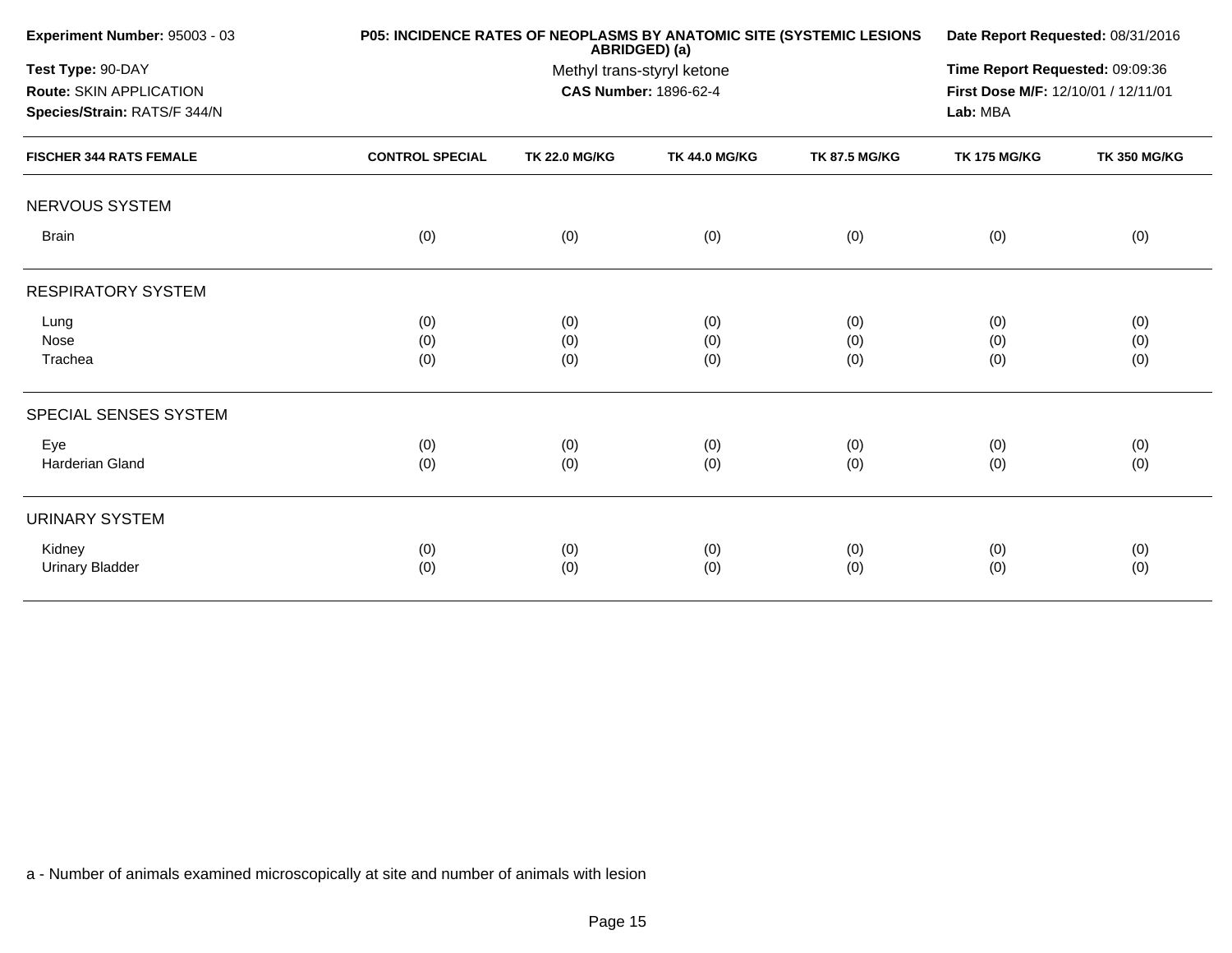| Experiment Number: 95003 - 03                                                                                    | P05: INCIDENCE RATES OF NEOPLASMS BY ANATOMIC SITE (SYSTEMIC LESIONS<br>ABRIDGED) (a) |                                 |                   |                                     | Date Report Requested: 08/31/2016 |                  |
|------------------------------------------------------------------------------------------------------------------|---------------------------------------------------------------------------------------|---------------------------------|-------------------|-------------------------------------|-----------------------------------|------------------|
| Test Type: 90-DAY                                                                                                |                                                                                       | Time Report Requested: 09:09:36 |                   |                                     |                                   |                  |
| <b>Route: SKIN APPLICATION</b>                                                                                   |                                                                                       | <b>CAS Number: 1896-62-4</b>    |                   | First Dose M/F: 12/10/01 / 12/11/01 |                                   |                  |
| Species/Strain: RATS/F 344/N                                                                                     |                                                                                       |                                 |                   | Lab: MBA                            |                                   |                  |
| <b>FISCHER 344 RATS FEMALE</b>                                                                                   | <b>VEHICLE CONTROL</b>                                                                | <b>22.0 MG/KG</b>               | <b>44.0 MG/KG</b> | 87.5 MG/KG                          | <b>175 MG/KG</b>                  | <b>350 MG/KG</b> |
| <b>Tumor Summary for Females</b>                                                                                 |                                                                                       |                                 |                   |                                     |                                   |                  |
| <b>Total Animals with Primary Neoplasms (b)</b><br><b>Total Primary Neoplasms</b>                                |                                                                                       |                                 |                   |                                     |                                   |                  |
| <b>Total Animals with Benign Neoplasms</b><br><b>Total Benign Neoplasms</b>                                      |                                                                                       |                                 |                   |                                     |                                   |                  |
| <b>Total Animals with Malignant Neoplasms</b><br><b>Total Malignant Neoplasms</b>                                |                                                                                       |                                 |                   |                                     |                                   |                  |
| <b>Total Animals with Metastatic Neoplasms</b><br><b>Total Metastatic Neoplasms</b>                              |                                                                                       |                                 |                   |                                     |                                   |                  |
| <b>Total Animals with Malignant Neoplasms</b><br><b>Uncertain Primary Site</b>                                   |                                                                                       |                                 |                   |                                     |                                   |                  |
| <b>Total Animals with Neoplasms Uncertain-</b><br><b>Benign or Malignant</b><br><b>Total Uncertain Neoplasms</b> |                                                                                       |                                 |                   |                                     |                                   |                  |

a - Number of animals examined microscopically at site and number of animals with lesion

b - Primary tumors: all tumors except metastatic tumors